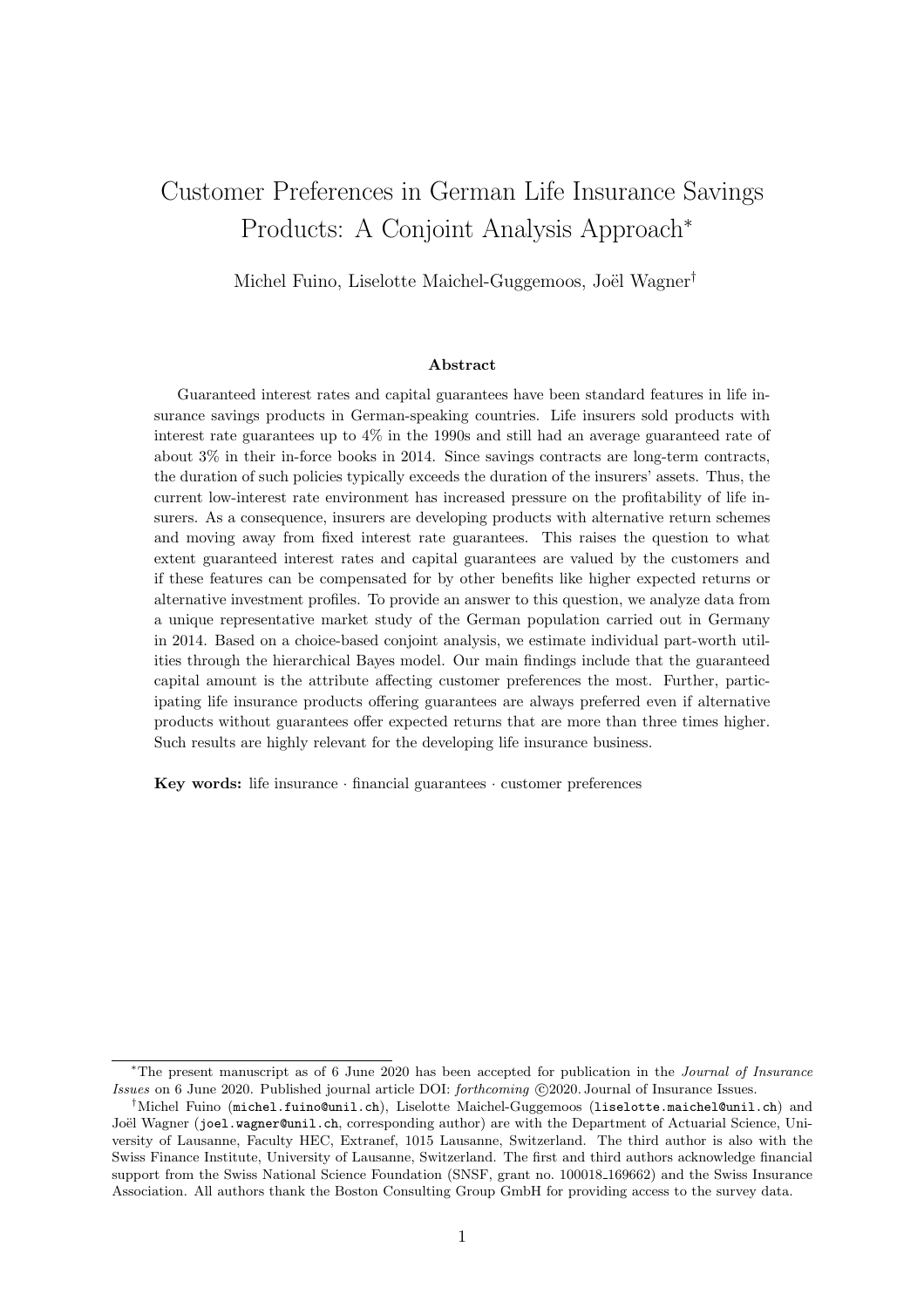# 1 Introduction

Since the 1990s, the yields on government bonds with maturities of up to ten years have been decreasing wit[hin OECD countries](#page-24-1) [\(Holsboer](#page-26-0)[,](#page-24-1) [2000](#page-26-0)[;](#page-24-1) [Li et al.](#page-27-0)[,](#page-24-1) [2007](#page-27-0)[;](#page-24-1) [Bernoth et al.](#page-24-0)[,](#page-24-1) [2012](#page-24-0)[;](#page-24-1) Capelle-Blancard et al., [2019\)](#page-24-1). While the returns have been significantly above 4% per annum in the past, they are nowadays below 1% and even negative in some countries [\(Arias et al., 2016](#page-24-2); [Tokic](#page-28-0), [2017\)](#page-28-0). This low-interest rate environment as well as the long running nature of life insurance contracts threaten the profit margin of insurers offering guaranteed interest rates or capital guarantees [\(Grosen and Jørgensen](#page-26-1), [2000](#page-26-1); [Consiglio](#page-25-0) et al., [2008;](#page-25-0) [Schmeiser and Wagner](#page-28-1), [2015;](#page-28-1) [Eling and Schaper, 2017\)](#page-25-1). Recently, the European Insurance and Occupational Pensions Authority (EIOPA, [2015\)](#page-25-2) has identified the low yield phenomenon as one of the main risks for European life insurers [\(Pablo et al., 2011;](#page-27-1) Becker [and Ivashina](#page-24-3), [2015](#page-24-3)). In fact, due to the significant amount of guarantees in their books, life insurers have experienced financial distress in the past, e.g., Equitable Life in England, Garantie Mutuelle des Fonctionnaires in France and Mannheimer Lebensversicherung in Germany [\(Rymaszweski and Schmeiser](#page-28-2), [2011](#page-28-2); [Schmeiser and Wagner](#page-28-1), [2015](#page-28-1)). To protect insurers' policyholders, regulators have revised solvency regulatory frameworks in the last decade. New standards require insurance companies to hold significant amounts of capital when proposing such guarantees [\(Devolder](#page-25-3), [2011;](#page-25-3) [Reuß et al.](#page-28-3), [2015;](#page-28-3) [Niedrig, 2015](#page-27-2)). In this context, Germany has been one of the most affected countries since its market is characterized by a high share of long-term contracts with interest rate guaran-tees [\(Gatzert](#page-26-2), [2010](#page-26-2); [Maurer et al., 2013](#page-27-3); Möhlmann, 2017). As things stand, a prolonged phase of low inter[est rates would lead to the bankruptcy of many insurers](#page-27-6) [\(Kling et al.](#page-27-5)[,](#page-27-6) [2007](#page-27-5)[;](#page-27-6) Kablau and Wedow, [2012;](#page-27-6) Berdin and Gründl, 2015). While German authorities have responded by adju[sting \(lowering\) the maximum technical interest rate for new business \(](#page-25-4)Deutsche Bundesbank, [2018](#page-25-4)), i.e. the maximum rate at which life insurance companies are allowed to discount future cash flows, insurers have developed products without fixed interest rate or capital guarantees [\(Gatzert and Schmeiser, 2013](#page-26-3); [Reuß et al.](#page-28-4), [2016\)](#page-28-4). Indeed, this allows insurers to be less constrained to risk-free investments and enables to design products allowing for investments in more risky assets [\(Huang](#page-26-4), [2010](#page-26-4); [Berry-Stolzle et al., 2011;](#page-24-5) [Krieger](#page-27-7), [2016](#page-27-7)). This is particularly relevant in times of low yields where such strategies allow for a win-win situation between insurers and their policyholders [\(Mirza and Wagner, 2018\)](#page-27-8). Therefore, offering high financial guarantees currently appears outdated; nevertheless, at the moment, no substitute convincing all customers has been found. On the one hand, individuals have often non-rational preferences [\(Slovic et al.](#page-28-5), [2002;](#page-28-5) [Cutler et al., 2008](#page-25-5); [Zweifel and Eisen](#page-28-6), [2012\)](#page-28-6) making the replacement of guarantees a complex topic. On the other hand, preferences are heterogeneous and depend on many socioeconomic factors [\(Feldman and Schultz, 2004](#page-26-5); [Bohnert et al.](#page-24-6), [2014;](#page-24-6) [Braun et al.](#page-24-7), [2016\)](#page-24-7). As a consequence, several major insurers like Zurich, Generali and ERGO have moved away from the classical guarantee business [\(Fromme, 2015](#page-26-6)).

The aim of this paper is twofold. First, we want to find out, which product characteristics are the ones that have the highest affect an individual utility. Second, we analyze under which conditions a customer would purchase a product without fixed guarantees in Germany. More precisely, we investigate on changes in preference for guarantees when an individual can choose among products with different risk-return features. We base our study on novel data stemming from a survey conducted in 2014 among 1 000 individuals. Using the theoretical framework of choice-based conjoint (CBC) analysis as well as the hierarchical Bayes (HB) model, we are able to evaluate consumer preferences along demographic and socioeconomic factors.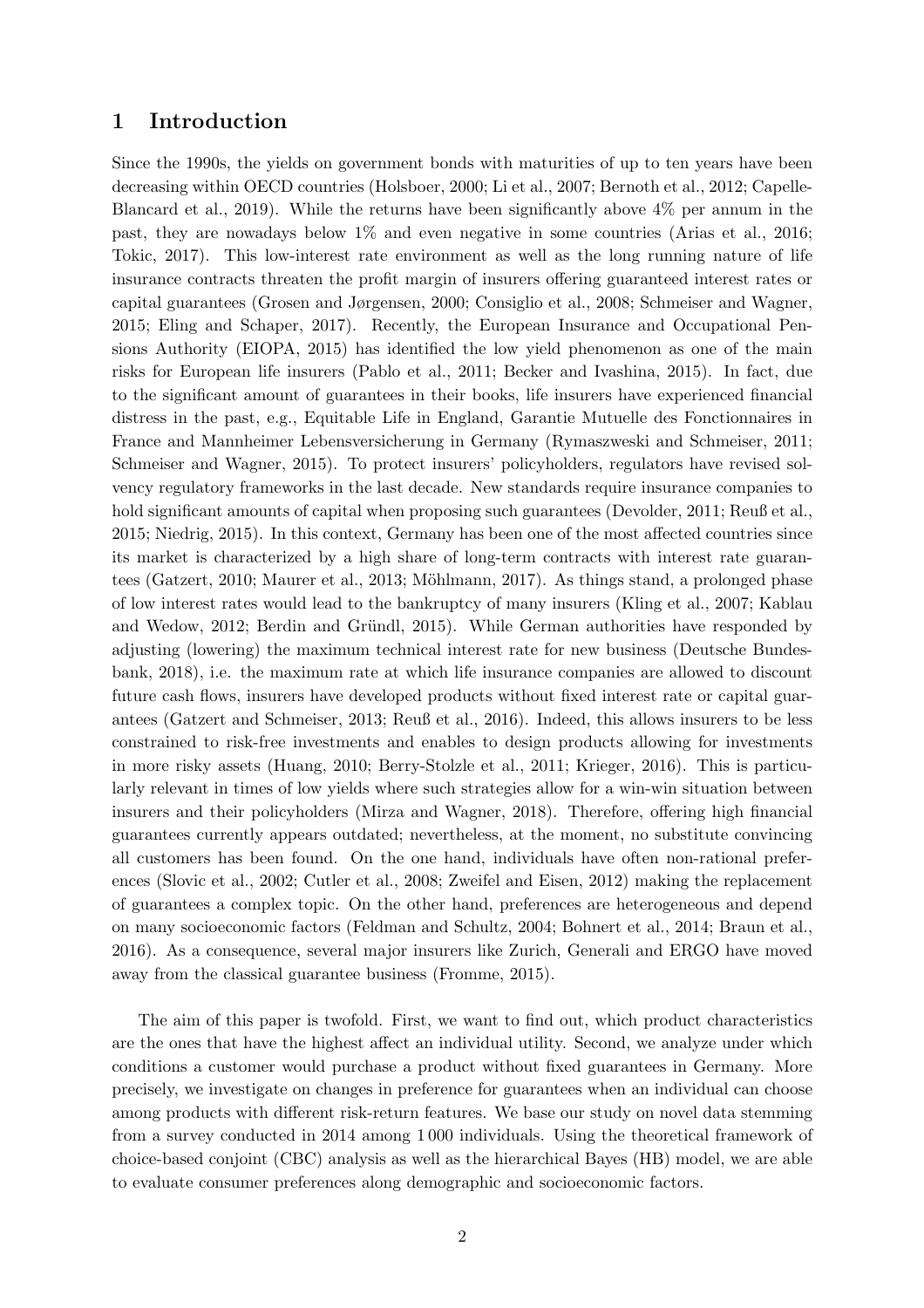While customer preferences have been broadly studied in non-life and health insurance (see, e.g., [Costa-Font and Font-Vilalta, 2004](#page-25-6), [Van den Berg et al.](#page-28-7), [2008,](#page-28-7) and [Tselentis et al.](#page-28-8), [2018\)](#page-28-8), only few studies have clearly analyzed customer preferences for life insurance savings products with financial guarantees [\(Boyle and Tian, 2008](#page-24-8); [Branger et al., 2010\)](#page-24-9). Based on a CBC framework, [Braun et al. \(2016\)](#page-24-7) analyze customer preferences and the willingness-to-pay for term life insurance contracts. In their study, they find that the premium, the insurance brand, the presence of a critical illness cover and the underwriting procedure are the major factors influencing customer choices. Customer preferences for participating life insurance contracts under the assumption of a fair pricing by the insurer are studied by, e.g., [Døskeland and Nordahl](#page-25-7) [\(2008](#page-25-7)). Given different customer preferences regarding the various contract parameters guaranteed interest rate, annual surplus participation rate and terminal surplus participation rate, [Gatzert et al. \(2012\)](#page-26-7) recommend a segmentation of customers according to their preferences to maximize the customers utility and thereby willingness-to-pay while keeping the contract value fixed for the insurer (see also [Gatzert et al., 2011](#page-26-8)). Although the optimal level of the guaranteed interest rate depends on the individual customer, a lower rate can be beneficial for the customer [\(Schmeiser and Wagner](#page-28-1), [2015\)](#page-28-1). Indeed, given the recently introduced solvency requirements, guarantees are expensive in terms of the capital needed by the insurers. More risky but potentially rewarding investment strategies are difficult to put in place. [Chen et al.](#page-25-8) [\(2019](#page-25-8)) study the optimal asset allocation guided by policyholders' preferences in innovative retirement products. An explanation why customers nonetheless favor products with guarantees can be derived by using a behavioral model which factors in the concept of loss aversion [\(Døskeland and Nordahl](#page-25-7), [2008\)](#page-25-7). Some papers try to explain the demand for guarantees by Kahnemann/Tversky's prospect theory (see, e.g., [Døskeland and Nordahl](#page-25-7), [2008,](#page-25-7) [Dierkes et al.](#page-25-9), [2010,](#page-25-9) [Chen et al.](#page-24-10), [2015](#page-24-10), [Ruß and Schelling, 2018\)](#page-28-9). In the present research, we use a CBC framework [with HB estimations to analyze the preferences when choosing insurance \(](#page-28-10)Wellman and Vidican, [2008](#page-28-10)). When compared to ratings and rankings, the CBC approach is the most suited for measuring individual preferences since it requires less detailed comprehension of the marketplace and therefore can be representative of the whole population [\(Huber, 1997\)](#page-27-9). Indeed, choice tasks closely mirror real purchase situations of potential customers and the method has become common in market research. Further arguments for the method and a discussion of the theoretical foundations from random utility theory can be found in [Braun et al. \(2016,](#page-24-7) Sect. 2.1 and 2.2). The theoretical framework for a CBC is best presented by the series of Sawtooth Software CBC-related research publications, see, e.g., [Orme \(2009\)](#page-27-10).

The key results from our study indicate that individuals have strong preferences for guaranteed life insurance products when confronted with riskier alternatives proposing higher yields in the absence of financial guarantees. Analyzing customer preferences, we find that the amount of guaranteed capital is the attribute with the highest influence on the product selection. In such context, one could think that individual demographic, socio-related and economic savings characteristics importantly shape preferences. Indeed, risk preferences may be different in men and women and investment preferences vary among customers with different income or education levels. However, our outcomes do not support such hypotheses and highlight that decisions are mostly driven by product characteristics such as the presence of guarantees and the highlighted expected returns. Aside these conclusions, we state that individual preferences are heterogeneous and that the granularity of our analysis does not allow to properly distinguish decision patterns. Therefore, most of our results focus on mean preferences. By studying combinations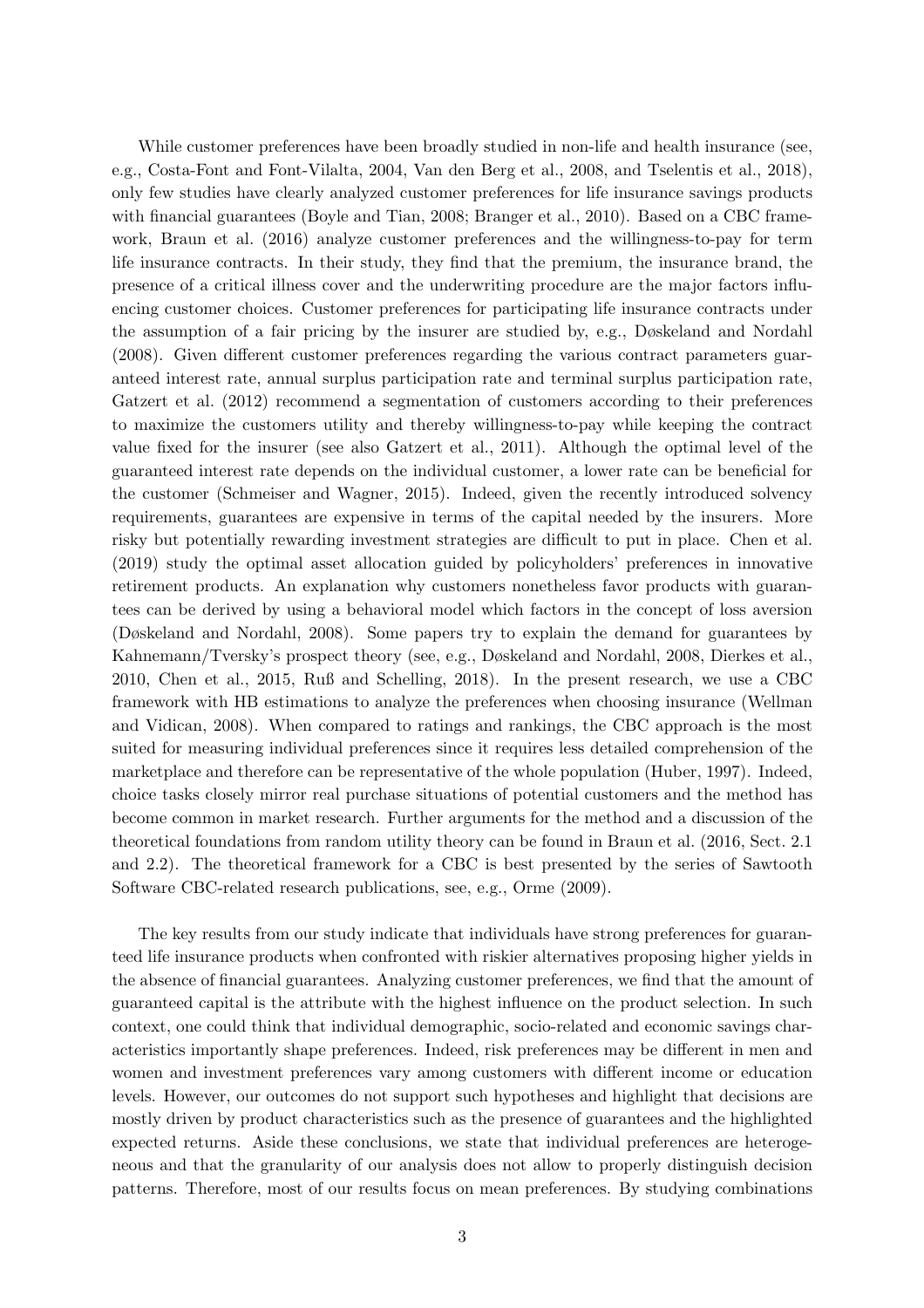of guarantees and expected returns, we note that a product offering a higher level of flexibility and an individualized asset allocation, letting customers reallocate assets in a secure investment if desired, appears to be the preferred alternative to the traditional products with guarantees. Nevertheless, such schemes are only considered by customers when the expected returns are high enough.

The remainder of this article is organized as follows. In Section [2,](#page-3-0) we review the German life insurance market describing the main products as well as the development of premium shares, technical interest rates and rates of returns. We describe the survey design and provide descriptive statistics on the observed responses in Section [3](#page-7-0) and we outline the theoretical framework of the CBC approach and the HB model in Section [4.](#page-10-0) We present and discuss our results along part-worth utilities, relative attribute importance and product switching behavior with respect to the shares of preferences in Section [5.](#page-12-0) We conclude in Section [6.](#page-20-0)

# <span id="page-3-0"></span>2 Landscape of the life insurance business in Germany

In the following, we describe the size and structure of the life insurance market and consider the regulatory and economic framework in Germany (Section [2.1\)](#page-3-1). Then, in Section [2.2,](#page-4-0) we showcase the development of the business to highlight the specifics of the German market with its high prevalence of products with guaranteed interest rates. We also discuss the increasing pressure on profitability on both the new and the in-force business in an ongoing low interest rate environment.

#### <span id="page-3-1"></span>2.1 German life insurance market

In terms of premiums volume, the German life insurance sector ranks among the ten largest markets worldwide [\(Swiss Re](#page-28-11), [2019\)](#page-28-11).<sup>[1](#page-3-2)</sup> Five products are sold by German life insurers: First, endowment insurance pays out a lump sum at maturity to the policyholder in case of survival or to a designated beneficiary in case of death. Second, annuities and pension insurance guarantee recurrent payments under specific conditions and for a specific period of time. Both products are participating life insurance contracts and usually include a guaranteed interest rate. Each year policyholders participate in the insurer's surplus and the interest rate guarantee is of cliquet-style type. This means that the policyholder's reserves are credited with the technical interest rate on a yearly basis. All returns are locked in, increase the guaranteed amount and next periods' interest rates are applied to them [\(Bohnert and Gatzert](#page-24-11), [2011](#page-24-11); [Eling and Holder](#page-25-10), [2013b\)](#page-25-10). Then, unit-linked contracts of endowment and annuity types differ from the previous ones by promising higher returns but leaving the financial risk to policyholders. Unit-linked investments are separated from those of traditional contracts since neither the capital nor the interest rate are guaranteed. Instead, benefits are determined based on the fair value of units of a mutual fund [\(CEA, 2007\)](#page-24-12). Finally, group life insurance covers a body of people typically working within the same company and the bucket "supplementary insurance" includes, e.g., accident or disability insurance riders [\(Gesamtverband der Deutschen Versicherungswirtschaft](#page-26-9), GDV, [2019](#page-26-9)).

<span id="page-3-2"></span><sup>&</sup>lt;sup>1</sup>In Germany, with  $45.8\%$  of the premiums, life insurance business is more important than non-life  $(34.5\%)$ and private health insurance (19.7%, [Gesamtverband der Deutschen Versicherungswirtschaft](#page-26-9), [2019](#page-26-9)).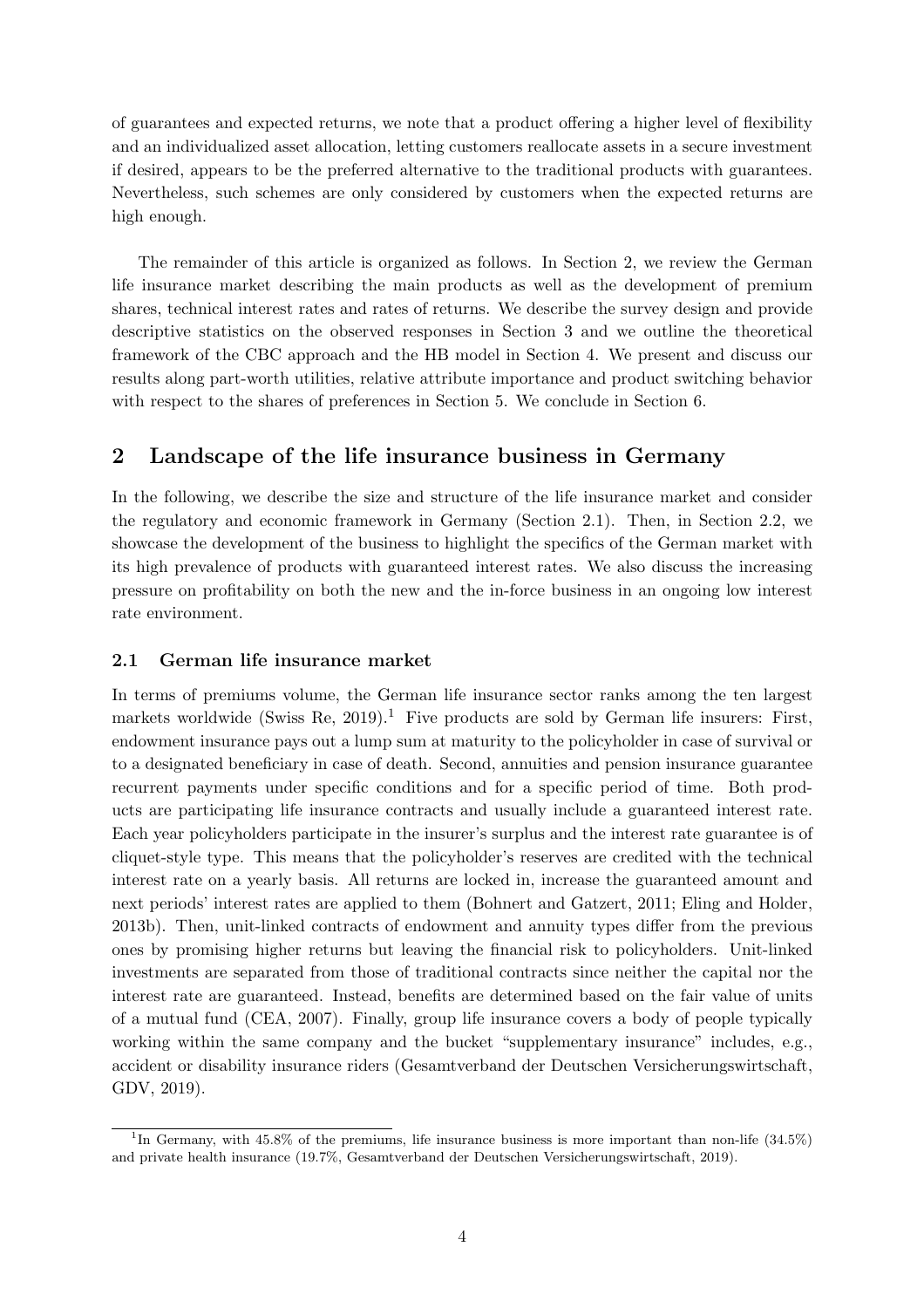The sector has undergone important regulatory and economic changes in the past years. On a national level and based on the pension reform from 2001, the "Riester-Rente", a Statesponsored retirement provision, was introduced in January 2002 (GDV, [2004](#page-26-10)). Further, the life insurance reform act ("Lebensversicherungsreformgesetz") and the retirement income act ("Alterseinkünftegesetz") became fully effective in 2015. The first law was enacted by the regulator to ensure the financial viability of life insurance companies and thereby the protection of insurance customers in the prevailing low interest rate environment [\(Elsner](#page-25-11), [2015](#page-25-11)). The second act changed the way pensions are taxed in Germany [\(Bundesministerium der Finanzen](#page-24-13), BMF, [2019\)](#page-24-13). Other regulatory changes such as the introduction of the European General Data Protection Regulation [\(Goddard](#page-26-11), [2017\)](#page-26-11) and the Insurance Distribution Directive [\(De Maesschalck](#page-25-12), [2017](#page-25-12)) have affected insurance companies. From an economic perspective, the burst of the dot-com bubble at the beginning of the century and the global financial crisis with the resulting difficult market conditions and low interest rate environment have put pressure on the life insurance business [\(Hieber et al.](#page-26-12), [2015;](#page-26-12) [Demary and Matthes](#page-25-13), [2014\)](#page-25-13).

#### <span id="page-4-0"></span>2.2 Premium shares, technical interest rates and rates of returns

**Premium shares** In Figure [1,](#page-4-1) based on numbers reported by GDV [\(2019\)](#page-26-9), we lay out the development of premium shares along life insurance products in Germany for the period from 1990 to 2018. We observe three main developments in that period. First, endowment products lose their dominant market position from 82% in 1990 to about 26% in 2018 while annuity and pension products increase their market share from 5% to 31%. In absolute numbers, endowment policies are with almost  $23\epsilon$  bn in 2018 on the same level of gross written premiums than in 1990, showing the overall increase of the life insurance business in Germany. To a large extent, this is due to regulatory changes increasing the attractiveness of annuity and pension products while lowering the one of endowment products. For example, the introduction of the "Riester-Rente" contributed to a rising popularity of annuity and pension products. The Riester pension plan is a private plan where customers profit from State subsidies and tax exemptions. It has largely contributed to the shift towards pension products in Germany. Indeed, this product was

<span id="page-4-1"></span>

Figure 1: Development of life insurance product shares from 1990 to 2018.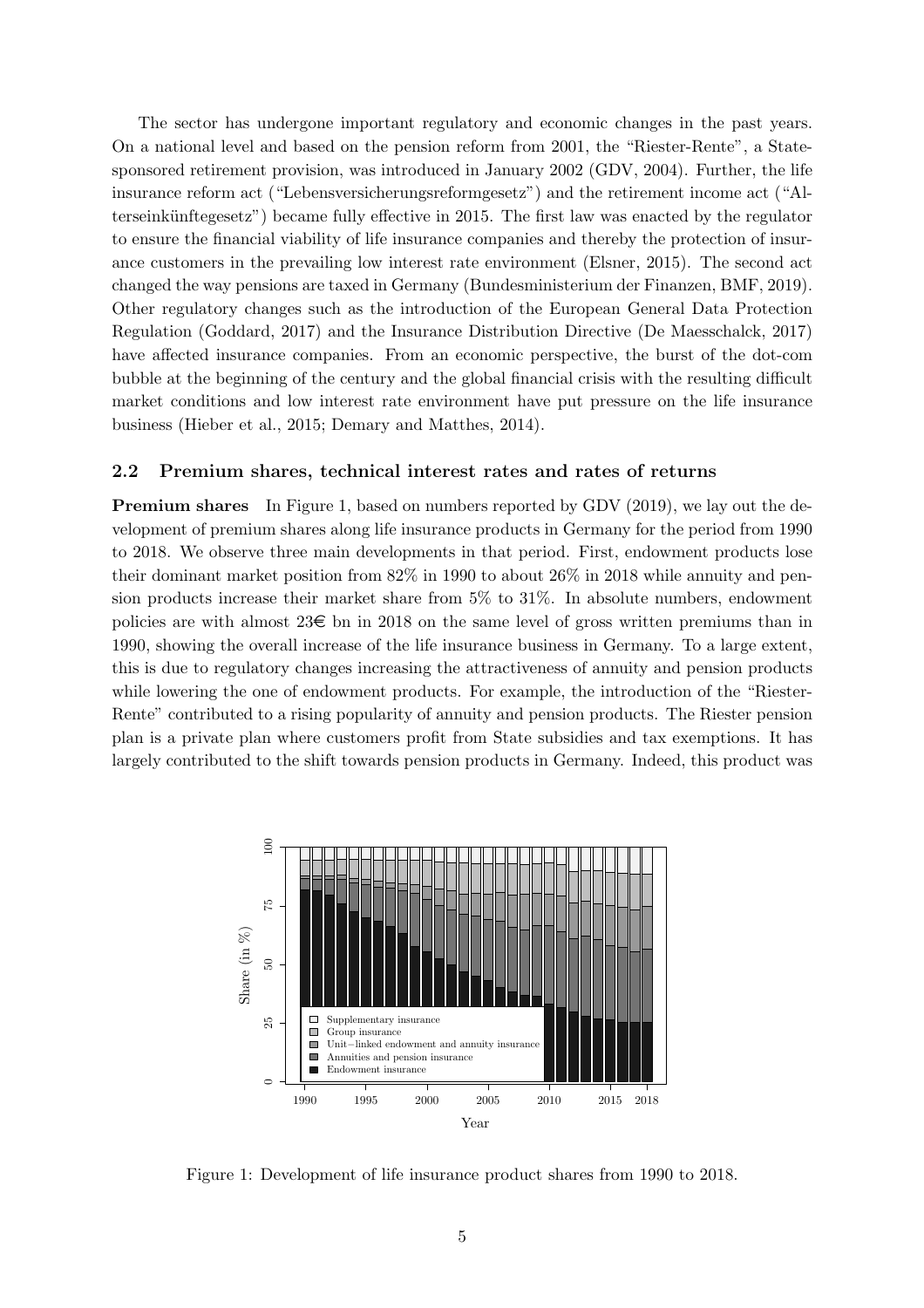<span id="page-5-1"></span>

Figure 2: Government bond yields and maximum technical interest rates from 1990 to 2018.

introduced to close the pension gap from the statutory pension system and was heavily advertised [\(Eckardt et al., 2018](#page-25-14)). At the same time, following the retirement income act (GDV, [2004\)](#page-26-10), taxation laws have become less favorable for lump sum payouts. Second, the life insurance business is dominated by products with interest rate guarantees, although their share is decreasing from 87% in 1990 to 57% in 2017 (sum of endowment, annuities and pension insurance). Third, unit-linked products gain market share. While almost nonexistent in 1990, the market share of unit-linked contracts has continuously grown up to 18% in 2018.

Technical interest rates The yield of government bonds and the maximum technical interest rate are key drivers for new life insurance business. Set by the BMF, the maximum technical interest rate represents the maximum rate at which life insurance companies are allowed to discount future cash flows. As a key matter for insurance companies, nonbinding recommendations are provided by the Federal Financial Supervisory Authority and the German Association of Actuaries.<sup>[2](#page-5-0)</sup> In Figure [2,](#page-5-1) we report the evolution of the government bond yields and the maximum technical interest rate to be applied for new business in the period between 1990 and 2018. It is important to note that such changes only affect new business and not in-force contracts. Set at the level of 3.5% in 1990, the maximum technical interest rate has raised to 4.0% in 1994 to account for government bonds' yields above 8% [\(Favero et al., 1997;](#page-26-13) [Koivu et al., 2005\)](#page-27-11). The rate remained at 4.0% until July 2000, when it was lowered to 3.25%. From this date on, the rate has continuously decreased to 2.75% in January 2004, to 2.25% in January 2007, to 1.75% in January 2012 and to 1.25% in January 2015. The latest adjustment to 0.9% was made in January 2017, only two years after the last change. Despite these adjustments, the graph shows that since 2012 the maximum technical interest rate for new business is above the average yields on German government bonds. Thus, new business with guarantee products is hardly profitable

<span id="page-5-0"></span><sup>2</sup>For setting the maximum technical interest rate, the BMF uses a method based on the five-year rolling average of the yields of German government bonds (AAA-rated) with maturities between 9 and 10 years (GDV, [2014](#page-26-14)). Thereby, the new rate must not exceed 60% of the calculated average [\(Eling and Holder, 2013a\)](#page-25-15). Since the introduction of the Solvency II regime in 2016, the regulatory requirements for the maximum technical interest rate and its calculation method are no longer mandatory. Nonetheless, the BMF decided to continue with the current system until sufficient experience with the new solvency regime has been gained.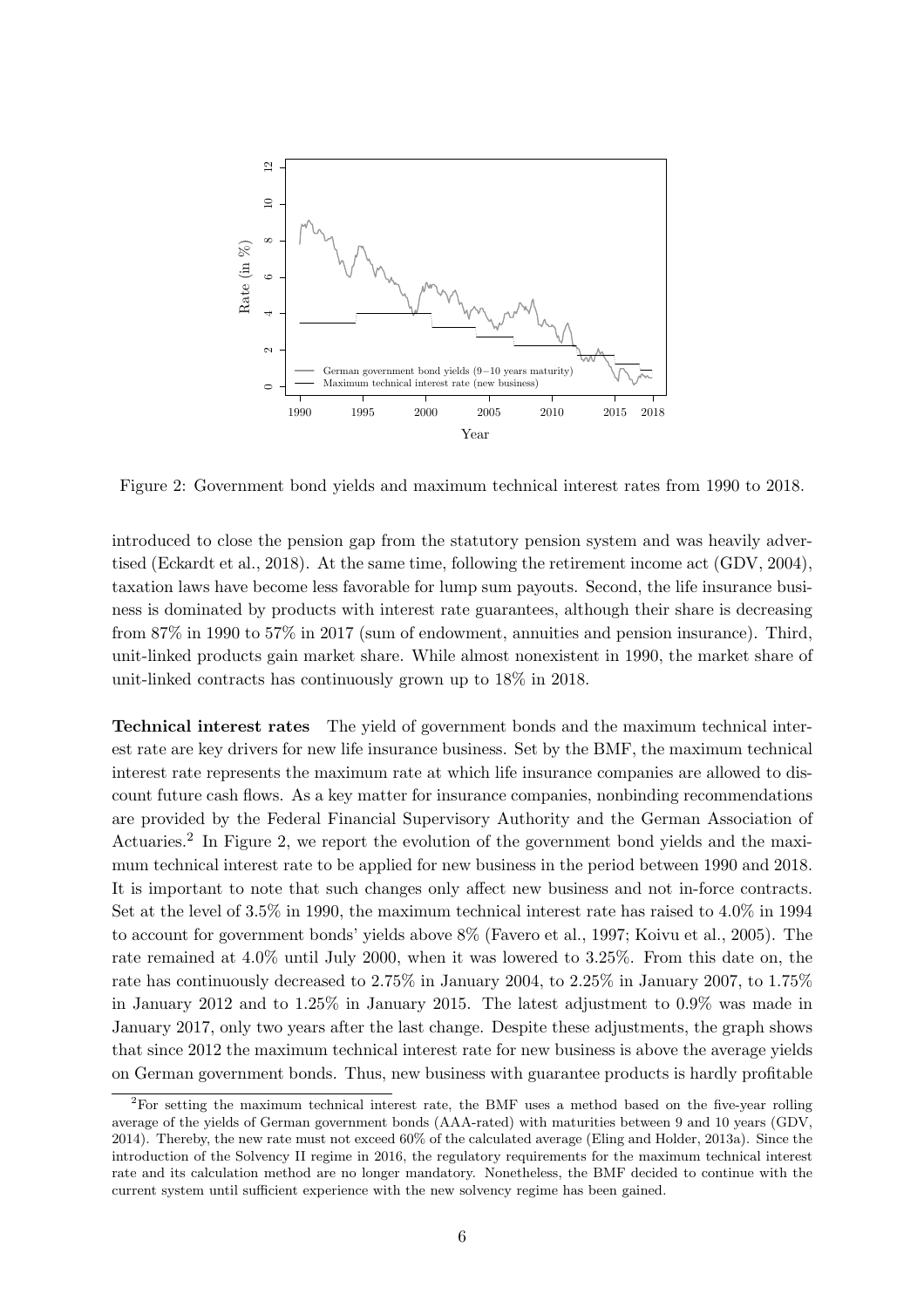<span id="page-6-0"></span>

Figure 3: Investment returns and market portfolios' average technical interest rate between 2008 and 2018.

in the current low-interest rate environment.

Rates of returns In Figure [3,](#page-6-0) we illustrate the development of the net return on investment, the alternative return on investment and the market portfolios' average technical interest rate (numbers are taken from [Deutsche Bundesbank, 2018\)](#page-25-4). The overall average technical interest rate has slowly decreased (from 3.4% in 2008 to 2.75% in 2018), because changes in the rate only affect new contracts (as described above). Average returns on investments, representing the net return on investment adjusted for extraordinary income and expenditures, have continuously decreased from 4.7% in 2008 to less than 3.5% in 2018. In comparison, the net return on investments, computed as the investment income minus the investment expenses divided by the annual average investme[nts, has followed a different trend over the same period \(](#page-26-15)German Council of Economic Experts, [2016](#page-26-15)). This is relevant, since German life insurers have improved their net return on investment by realizing high amounts of valuation reserves. As a consequence, the net return on investments still exceeds the portfolios' average technical interest rate by 0.9 percentage points in 2018. When adjusted for extraordinary effects, the excess is only 0.3 percentage points. The increasing profitability pressure on new business and the in-force portfolio requires insurers to develop products with alternative policyholder return schemes. They need to move away from fixed interest rate guarantees, but need to develop products that are nonetheless attractive to customers. This raises the question to what extent guaranteed interest rates and capital guarantees are valued by the customers and if these features can be compensated for by other benefits like a higher expected return or an attractive investment concept. Finding an answer to this question using data from a customer survey is the objective of this study.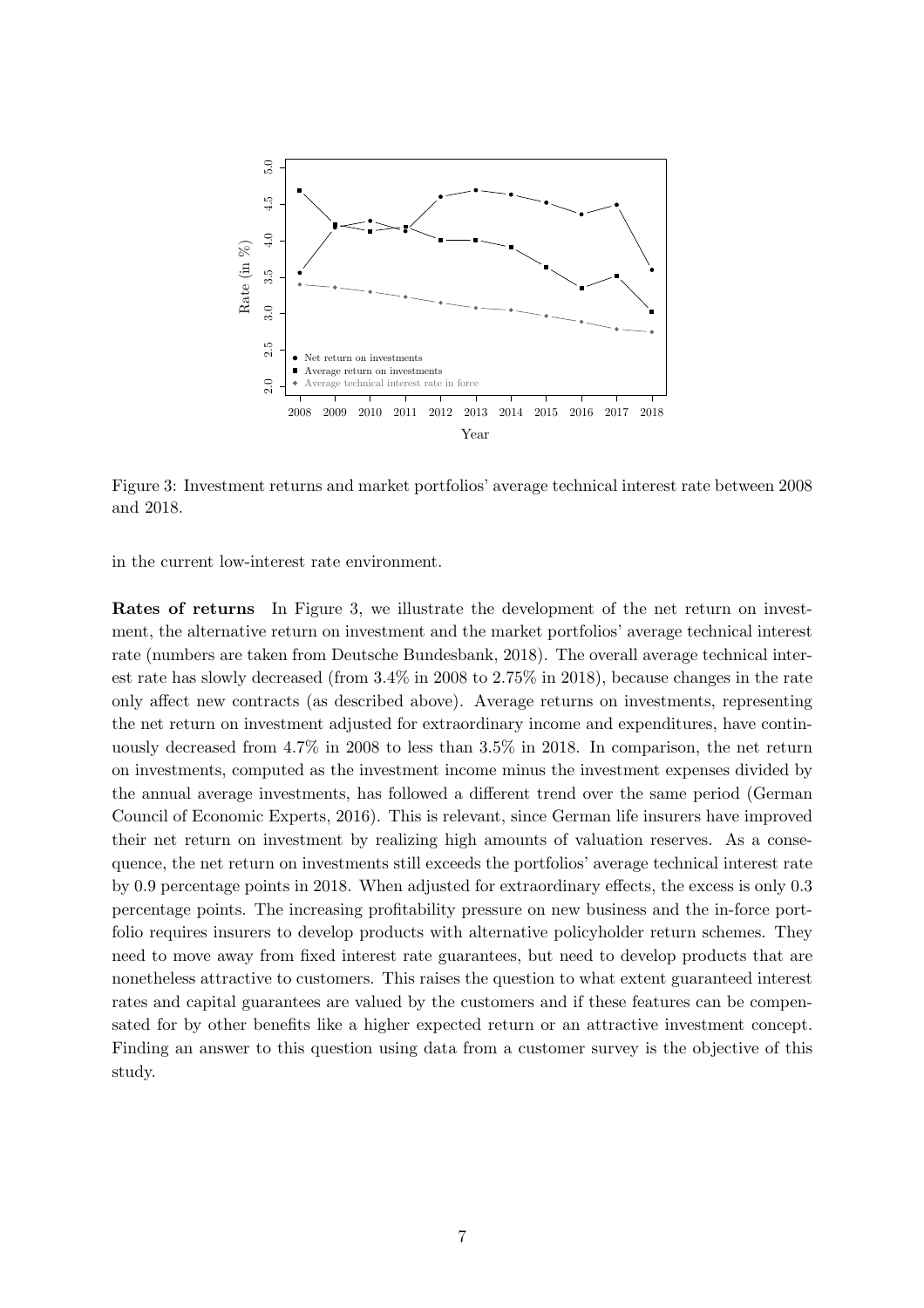<span id="page-7-1"></span>

Note: The attributes g,  $r_{\rm G}$ ,  $r_{\rm R}$ ,  $r_{\rm A}$  and  $r_{\rm O}$  take different values (levels) in each scenario. The original cards are presented in German language.

Figure 4: Illustration of the survey set up with four proposed products per investment scenario.

# <span id="page-7-2"></span><span id="page-7-0"></span>3 Survey design and descriptive statistics

# 3.1 Concept of the survey and collected covariates

Survey design The survey is composed of two parts. In the first part, participants are asked to provide information on demographic (gender and age), socio-related (children, income, employment, financial decisions and education) and economic factors (savings motivations and products). In the second part, respondents are guided into a choice-based study and set into the following situation (translated from the original German text):

"You would like to invest 10 000  $\in$  for your retirement provision. Your financial advisor presents you four products that meet all your requirements but differ regarding the expected risks and returns. You have to evaluate product information in eight scenarios and in each scenario you have to choose the product that is most appealing to you."

After reading the aforementioned text, participants are exposed to eight different investment scenarios. In each scenario, they must choose one among four products with different risk-return characteristics and say if they would or would not buy the selected product. Participants are always facing the same combination of four types of products. We illustrate one such scenario in Figure [4.](#page-7-1) As we lay out below, in each of the scenarios the proposed attributes have different levels and product types are presented in a randomized order.

The first proposed product is named "guarantee" (G) and offers both capital and interest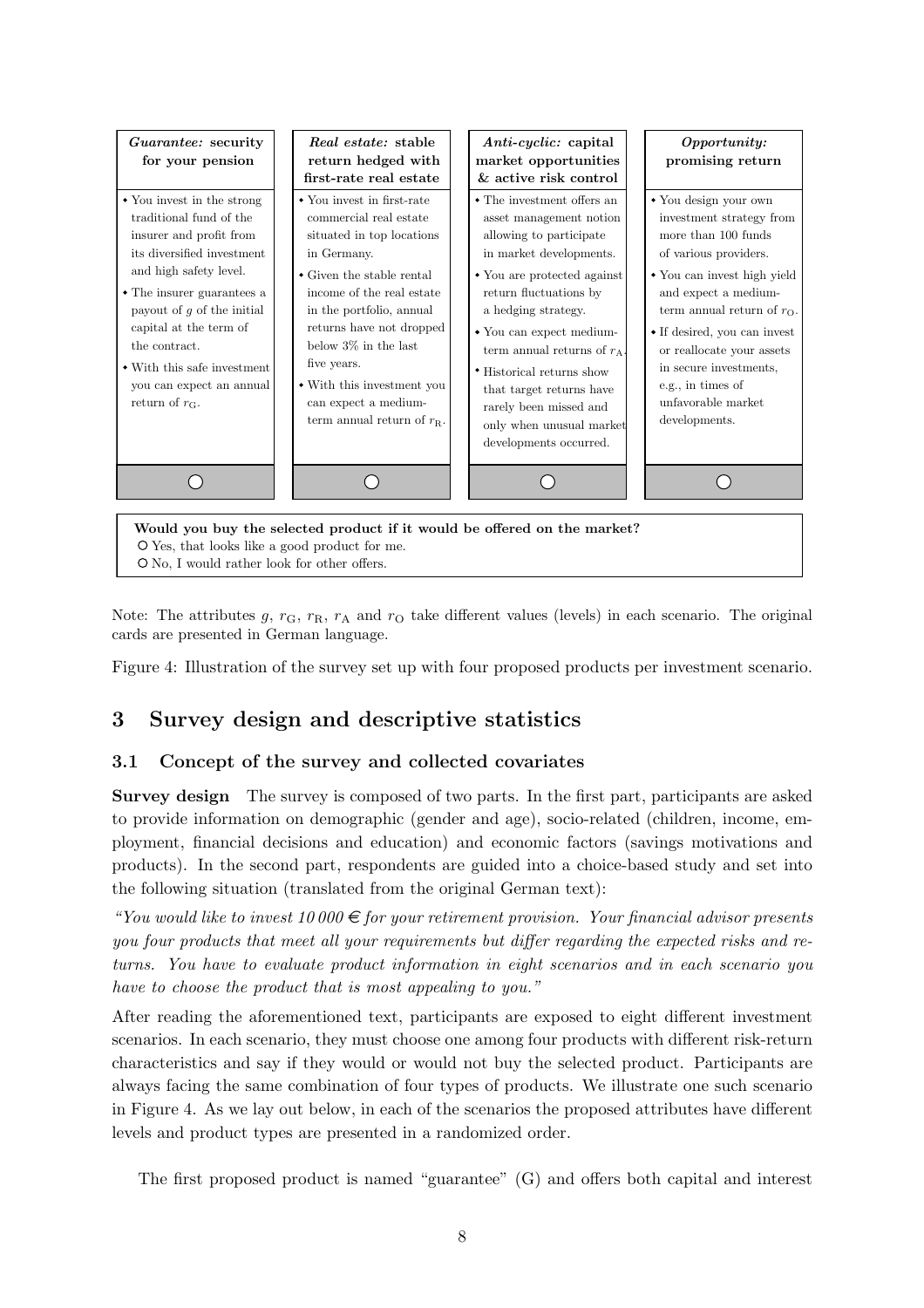rate guarantees. In the CBC design, this product has two attributes. They are the capital guarantee as percentage  $g(110\%, 100\% \text{ or } 90\%)$  of the initial capital and the guaranteed interest rate  $r<sub>G</sub>$  that takes values conditioned by the value of g. When g is equal to 110%, the interest rate  $r_G$  can take the following three low, medium and high values: 1.6%, 2.0% and 2.4%. When g equals 100%,  $r<sub>G</sub>$  can be either 2.0%, 2.5% or 3.0%. Finally, when g is equal to 90%, proposed values for  $r<sub>G</sub>$  are among 2.4%, 3.0% or 3.6%. The second product is called "real estate" (R) as it invests the policyholder's capital in real estate. It offers stable returns that are hedged with first-rate German commercial real estate. While this products does not propose any guarantees, the considered expected returns  $r_R$  of 4.0%, 5.0% or 6.0% are higher when compared to the guarantees in the first product. The characteristics of this product are close to the ones of the "Swiss Life Premium Immo" product offered by [Swiss Life](#page-28-12) [\(2019\)](#page-28-12). We call the third product "anti-cyclic" (A) since it combines investment that participate in market developments with a return smoothing strategy protecting the portfolio against strong fluctuations. Without guarantee, this product is expected to provide annual returns  $r_A$  of 4.0%, 5.0% or 6.0%. The design and the values of this product are based on the "Global Absolute Return Strategy Fund" product offered by Aberdeen Standard Investments previously branded [Standard Life \(2001\)](#page-28-13). The last product is named "opportunity" (O) and lets customers make their own investment decisions. In fact, customers can define the asset allocation by selecting investments from a range of 100 funds from different providers. The product is said to provide expected returns  $r_{\rm O}$ of 4.8%, 6.0% or 7.2%. Such product is representative of the product "Super for Life" from the Australian financial group BT. We provide a synopsis of the attributes and the surveyed levels in Table [1.](#page-8-0)

<span id="page-8-0"></span>

| Attribute               | Levels                                                                        |
|-------------------------|-------------------------------------------------------------------------------|
| Type of product $(p)$   | Guarantee $(G)$ , real estate $(R)$ , anti-cyclic $(A)$ and opportunity $(O)$ |
| Capital guarantee $(g)$ | $90\%$ , $100\%$ and $110\%$                                                  |
| Interest rate $(r_G)$   | 1.6\%, 2.0\% and 2.4\% if $g = 110\%$                                         |
|                         | 2.0\%, 2.5\% and 3.0\% if $q = 100\%$                                         |
|                         | 2.4\%, 3.0\% and 3.6\% if $q = 90\%$                                          |
| Interest rate $(r_R)$   | 4.0\%, 5.0\% and 6.0\%                                                        |
| Interest rate $(r_A)$   | 4.0%, 5.0% and 6.0%                                                           |
| Interest rate $(rO)$    | 4.8%, 6.0% and 7.2%                                                           |

Table 1: Summary of the attributes and levels used in the survey study.

Covariates While the CBC study allows gathering potential customers' preferences, the first part of the survey is devoted to collecting participants' characteristics.[3](#page-8-1) First, respondents indicate their gender, their age along classes (see Table [3](#page-10-1) for details) and if they have children. Further, they give information about their yearly gross income. Then, they report their current employment situation and their highest degree of education. For both, employment situation and education, the proposed classes are taken from the standard categories proposed by the German statistical office [\(Statistisches Bundesamt, 2017\)](#page-28-14). Due to additional complexity,

<span id="page-8-1"></span><sup>&</sup>lt;sup>3</sup>The order in which the questions are asked in the study is not ideal since demographic and social-related data should be collected at the end of the survey. Indeed, a conjoint analysis requires high cognitive effort of the participants and therefore these questions about the products should be asked first. Nevertheless, sociodemographic information is necessary to operate and balance the selection of participants to ensure a pool that is representative of the population.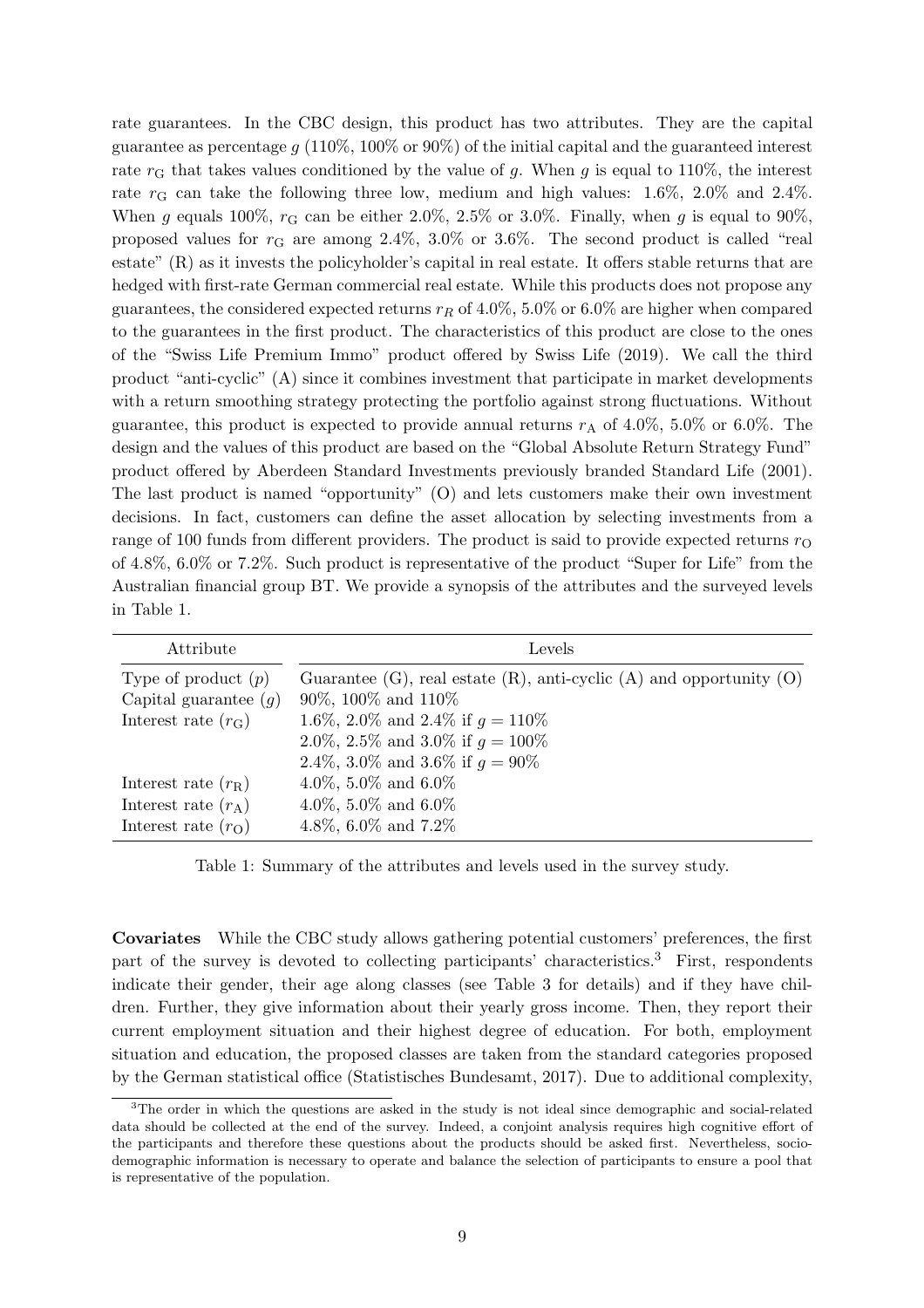| Product     | N    | Yes (in $\%$ ) | No (in $\%$ ) |
|-------------|------|----------------|---------------|
| Guarantee   | 3482 | 56.98          | 43.02         |
| Real estate | 1283 | 60.56          | 39.44         |
| Anti-cyclic | 1138 | 58.08          | 41.92         |
| Opportunity | 2065 | 62.08          | 37.92         |

<span id="page-9-0"></span>Note: The overall sum of N is equal to 7 968 and corresponds to the 996 respondents choosing 8 cards each. The columns "Yes (in %)" and "No (in %)" respectively refer to share of responses selecting "Yes, that looks like a good product for me." and "No, I would rather look for other offers." to the question "Would you buy the selected product if it would be offered on the market?" (see Figure [4\)](#page-7-1). Values are expressed in  $\%$  of N for each product.

Table 2: Descriptive statistics of the product selection and the willingness to buy.

financial literacy is not controlled for. The present work only provides information through proxies like age, employment and education. Further, participants provide information on their involvement in financial decisions by indicating who makes the financial decisions in the household. Respondents must select one of the three following propositions: "I make the decisions concerning finances in the household alone", "I make the decisions concerning finances in the household after coordinating with other members of the household", and "Another member of the household makes the decisions concerning finances in the household, taking into account my opinion". Respondents that are not involved in the financial decision taking are excluded from the survey since we are interested in the subpopulation familiar with a household's financial matters. Thereafter, a set of questions focuses on economic behavior regarding savings. Participants indicate their top three personal motivations to save among the following: fulfillment of specific wishes (e.g., car, furniture, consumer electronics and vacation), real estate acquisition, provisions for difficult times (e.g., unemployment, sickness), asset preservation and growth, planning for retirement, provisions for children, and other.

#### 3.2 Available data and descriptive statistics

The data for our study comes from the survey described in Section [3.1](#page-7-2) and commissioned by the Boston Consulting Group GmbH in 2014. The available dataset comprises complete records from 996 participants. The pool of respondents is a representative subset of the general German population. In order to avoid selection bias, the survey process and participant recruiting has been outsourced to a professional polling company.

Product choice In each of the eight scenarios, the 996 respondents chose their preferred product and indicate their willingness to buy the selected option (yes/no from the additional question in Figure [4\)](#page-7-1). Therefore, we account for  $7968 (= 8 \times 996)$  responses informing on product selection and willingness to buy. Among them, 3 482 choose the guarantee product, 2 065 the opportunity product while 1 283 and 1 138 responses relate to the real estate and anti-cyclic options, respectively (see the column  $N$  in Table [2\)](#page-9-0). When considering the willingness to buy, we note a quite homogeneous behavior along products, i.e. higher percentages indicating rather a positive answer (yes) than a negative answer (no) to the question "Would you buy the selected product if it would be offered on the market?". Nonetheless, we note that responses in favor of buying the opportunity product account for the highest share in willingness to buy (62%). In Table [2,](#page-9-0) we report the product choices and the willingness to buy the selected products.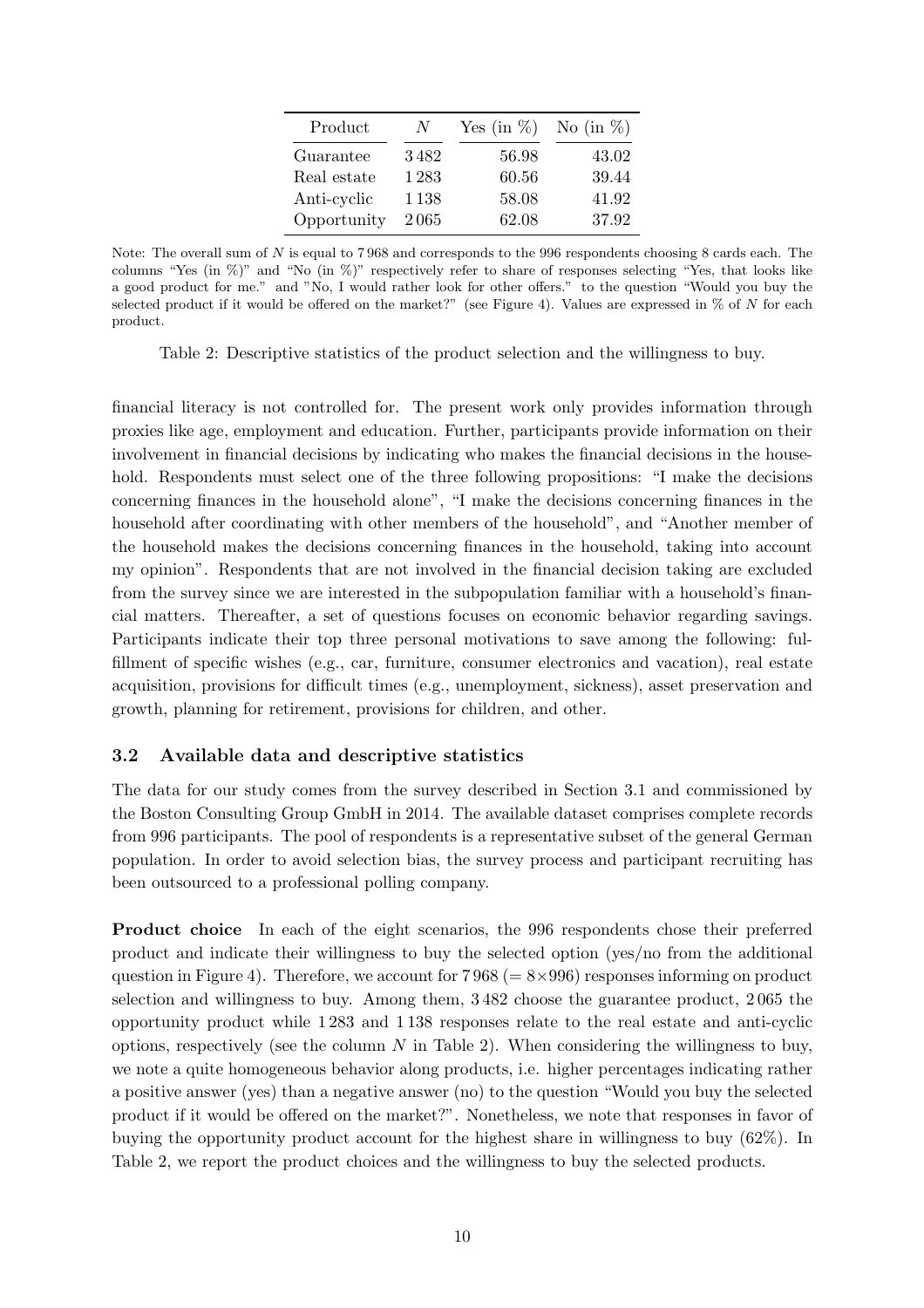<span id="page-10-1"></span>

| Demographic factors               |      |      |                                           |      |      |                                   |      |      |
|-----------------------------------|------|------|-------------------------------------------|------|------|-----------------------------------|------|------|
| Age                               |      |      | Gender                                    |      |      |                                   |      |      |
| $18 - 24$                         | %    | 12.0 | Male                                      | %    | 49.0 |                                   |      |      |
| $25 - 34$                         | %    | 14.0 | Female                                    | %    | 51.0 |                                   |      |      |
| $35 - 44$                         | %    | 18.0 |                                           |      |      |                                   |      |      |
| $45 - 54$                         | %    | 19.0 |                                           |      |      |                                   |      |      |
| $55 - 64$                         | %    | 14.0 |                                           |      |      |                                   |      |      |
| >65                               | %    | 23.0 |                                           |      |      |                                   |      |      |
| Socio-related factors             |      |      |                                           |      |      |                                   |      |      |
| Children                          |      |      | Employment                                |      |      | Education                         |      |      |
| Yes                               | %    | 64.0 | Employed                                  | %    | 58.9 | No school degree                  | %    | 0.1  |
| No                                | %    | 36.0 | In training                               | %    | 9.1  | Secondary school                  | $\%$ | 9.5  |
| Yearly gross income (in $\in$ )   |      |      | Retired/inactive                          | %    | 29.4 | Intermediate school               | $\%$ | 26.7 |
| < 20000                           | %    | 20.6 | Unemployed                                | %    | 2.6  | Grammar school                    | $\%$ | 18.8 |
| $20000 - 39999$                   | %    | 34.3 | <b>Financial decisions</b>                |      |      | Vocational school                 | $\%$ | 16.1 |
| $40000 - 59999$                   | %    | 20.0 | Alone                                     | $\%$ | 56.9 | University of applied science     | %    | 11.8 |
| $60000 - 79999$                   | %    | 11.1 | With other household members              | %    | 37.9 | University                        | $\%$ | 17.0 |
| $80000 - 99999$                   | %    | 7.0  | Influences decision of others             | $\%$ | 5.2  |                                   |      |      |
| >100000                           | %    | 7.0  |                                           |      |      |                                   |      |      |
| Economic savings factors          |      |      |                                           |      |      |                                   |      |      |
| Savings motivation (first choice) |      |      | <b>Savings motivation</b> (second choice) |      |      | Savings motivation (third choice) |      |      |
| Fulfillment of specific wishes    | %    | 44.4 | Fulfillment of specific wishes            | $\%$ | 22.5 | Fulfillment of specific wishes    | %    | 13.6 |
| Provision for difficult times     | %    | 14.0 | Provision for difficult times             | $\%$ | 24.1 | Provision for difficult times     | %    | 18.3 |
| Planning for retirement           | %    | 12.4 | Planning for retirement                   | %    | 15.7 | Planning for retirement           | %    | 19.0 |
| Real estate acquisition           | %    | 9.8  | Real estate acquisition                   | $\%$ | 7.9  | Real estate acquisition           | %    | 4.6  |
| Asset preservation and growth     | $\%$ | 9.4  | Asset preservation and growth             | $\%$ | 14.9 | Asset preservation and growth     | %    | 15.6 |
| Provision for children            | %    | 7.0  | Provision for children                    | ℅    | 11.8 | Provision for children            | $\%$ | 12.2 |
| Other                             | %    | 3.0  | Other                                     | %    | 3.1  | Other                             | %    | 16.7 |
| Nb. of individuals                |      | 996  |                                           |      |      |                                   |      |      |

Table 3: Descriptive statistics of the participants' demographic, social and economic factors.

Demographic, socio-related and economic savings factors In Table [3,](#page-10-1) we provide descriptive statistics on the respondents' demographic, socio-related and economic savings factors.

# <span id="page-10-0"></span>4 Theoretical framework

To perform our CBC analysis, we use a HB model. Such approach has been proven to perform well for conjoint analysis (see, e.g., [Arora et al., 1998](#page-24-14); [Halme and Kallio, 2014](#page-26-16); [Braun et al.](#page-24-7), [2016\)](#page-24-7). One of the main advantages of the HB approach is to improve the estimates while reducing the amount of required initial data, i.e. using shorter questionnaires. Indeed, this approach allows providing accurate estimations even when the number of parameters per subject exceeds the number of responses [\(Lenk et al.](#page-27-12), [1996](#page-27-12)). As a consequence, a high number of simulations have to be performed [\(Fuchs and Schwaiger, 2006](#page-26-17)). The HB decomposes the estimation in two stages. First, part-worth utilities are drawn from a multivariate normal distribution and individual utilities are estimated by applying a multinomial logit model. In the second stage, the relative importance of the attributes, i.e. their individual contribution to the overall utility, is calculated.

**Choice formulation** Let us define  $C_i$  the choice of the respondent  $i \in \{1, 2, ..., N\}$  and  $U_{ip}$ the utility he or she assigns to the product alternative  $p \in \{1, 2, \ldots, P\}$ . In what follows, we use a notation similar to Braun et al.  $(2016)$ . In our case, the alternatives p correspond to the four cards, i.e. four alternative products, presented in Figure [4](#page-7-1) among which the respondent has to choose (see also Table [1,](#page-8-0) here  $P = 4$  and the possible values for p are G, R, A or O). By considering respondents being utility maximizers, an individual  $i$  selects alternative  $p$  providing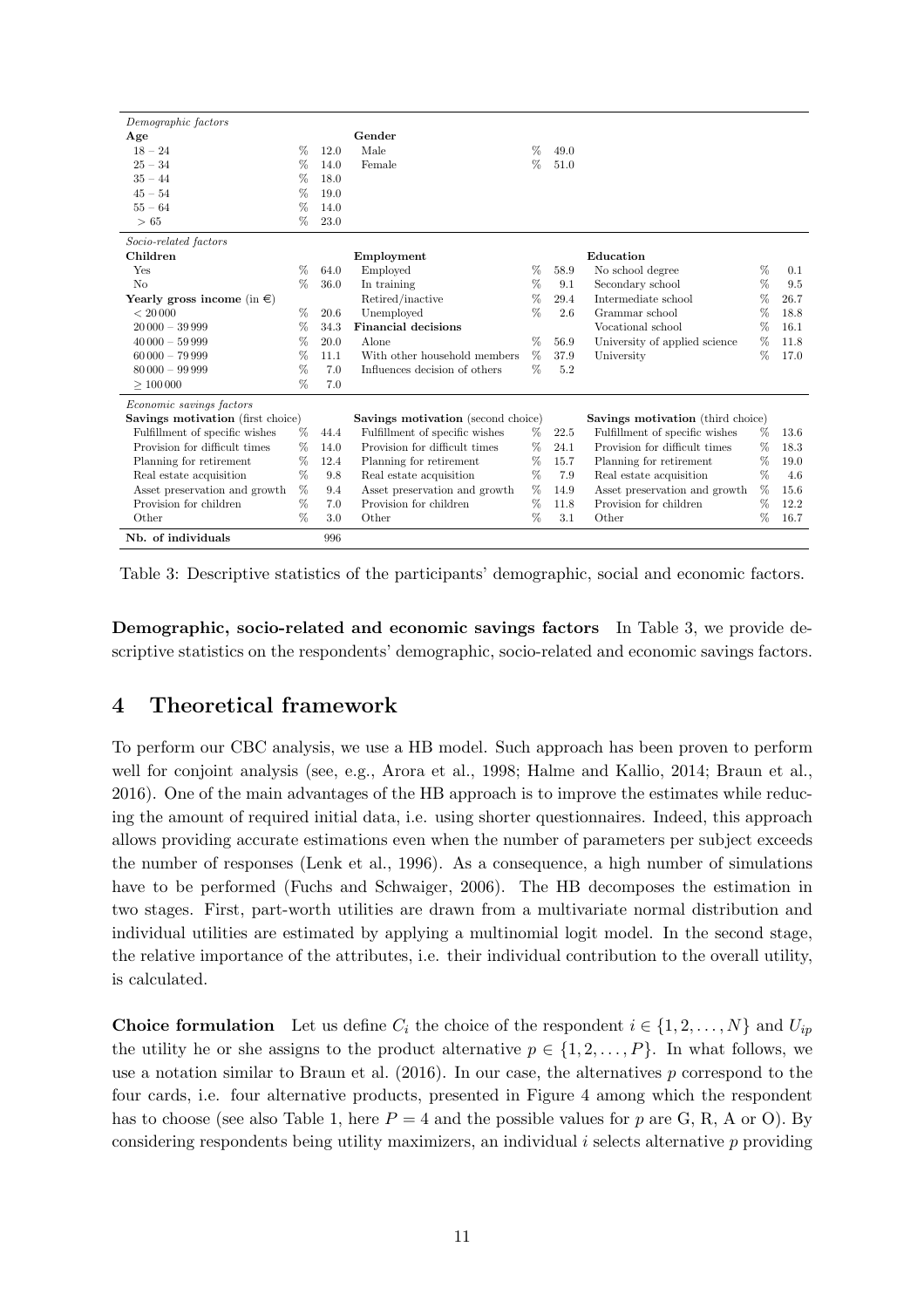the highest utility level such as

<span id="page-11-0"></span>
$$
C_i = p \quad \text{if} \quad U_{ip} > U_{im} \quad \forall m = 1, \dots, P, m \neq p. \tag{1}
$$

In other words, the above equation stipulates that the respondent  $i$  chooses alternative  $p$  if the related utility  $U_{ip}$  exceeds the utility  $U_{im}$  from any of the other alternatives. Therefore,  $U_{ip}$  can be decomposed into a deterministic and stochastic component [\(McFadden, 1974](#page-27-13), [1986\)](#page-27-14)

<span id="page-11-1"></span>
$$
U_{ip} = \max(U_{i1}, \dots, U_{iP}) = V_{ip} + \epsilon_{ip},\tag{2}
$$

where  $V_{ip}$  is the deterministic component identifying general preferences and  $\epsilon_{ip}$  is the stochastic component highlighting specificity for a respondent i facing the alternative p. Following from Equations [\(1\)](#page-11-0) and [\(2\)](#page-11-1), we define  $Pr(C_i = p)$  the probability that the respondent i selects the alternative p as

<span id="page-11-2"></span>
$$
Pr(C_i = p) = Pr(U_{ip} > U_{im}) = Pr(V_{ip} + \epsilon_{ip} > V_{im} + \epsilon_{im}).
$$
\n(3)

Multinomial logit model Since the probability expressed in Equation [\(3\)](#page-11-2) reduces to finding the distribution of the maximum utility, we rely on extreme value theory and assume that the  $\epsilon_{ip}$  are independent and follow a Gumbel distribution. From these characteristics, we deduce that the utility m[aximization problem follows a conditional logit model \(](#page-27-15)National Bureau of Economic Research, [2007\)](#page-27-15):

<span id="page-11-3"></span>
$$
\Pr(C_i = p) = \frac{\exp(V_{ip})}{\sum_m \exp(V_{im})}.\tag{4}
$$

Assuming the independence from the irrelevant alternatives property (IIA, cf. [McFadden](#page-27-14), [1986\)](#page-27-14), Equation [\(4\)](#page-11-3) yields the following multinomial logit model for a given choice scenario:

<span id="page-11-4"></span>
$$
\Pr(C_i = p) = \frac{\sum_l \exp(X_{pl}\beta_{il})}{\sum_{m,l} \exp(X_{ml}\beta_{il})},\tag{5}
$$

where  $X_{pl}$  represents the proposed attribute levels  $l \in \{1, \ldots, L\}$  of the alternative p that appear in the particular scenario and the regression coefficients  $\beta_{il}$  correspond to the *i*th individual part-worth utility for the attribute level l.

Hierarchical Bayes estimation We estimate the unknown parameters  $\beta_{il}$  in Equation [\(5\)](#page-11-4) using the HB estimation procedure. Therefore, in a first part, we estimate the distribution of the coefficients' vector  $\bar{\beta}$  assumed to be independently and identically distributed and stemming from the multivariate normal distribution  $N(\bar{\beta}, \Sigma)$  with mean vector  $\bar{\beta}$  and covariance matrix  $\Sigma$ (prior distribution). Then, we use individual respondents' characteristics for determining the coefficients  $\beta_{il}$  [\(posterior distribution\). The HB model likelihood function](#page-28-15)  $\mathcal{L}(\beta_{il}, \overline{\beta}, \Sigma)$  is (Solgaard and Hansen, [2003\)](#page-28-15):

$$
\mathcal{L}(\beta_{il}, \bar{\beta}, \Sigma) = \Pr(\mathcal{D} \mid \beta_{il}, \bar{\beta}, \Sigma) = \prod_{i,l} \mathcal{L}_{il}(\beta_{il}) \cdot N(\beta_{il}, \bar{\beta}, \Sigma), \tag{6}
$$

where  $D$  stands for the dataset recording all respondents' choices and individual characteristics,  $\mathcal{L}_{il}$  is the likelihood for respondent i conditional on the respective coefficients  $\beta_{il}$ . The factor  $N(\beta_{il}, \overline{\beta}, \Sigma)$  represents the normal distribution of the coefficients  $\beta_i$  with mean  $\overline{\beta}$  and covariance matrix Σ. For estimating the values of  $\beta_{il}$ , we use the Sawtooth's LightHouse CBC/HB 7.0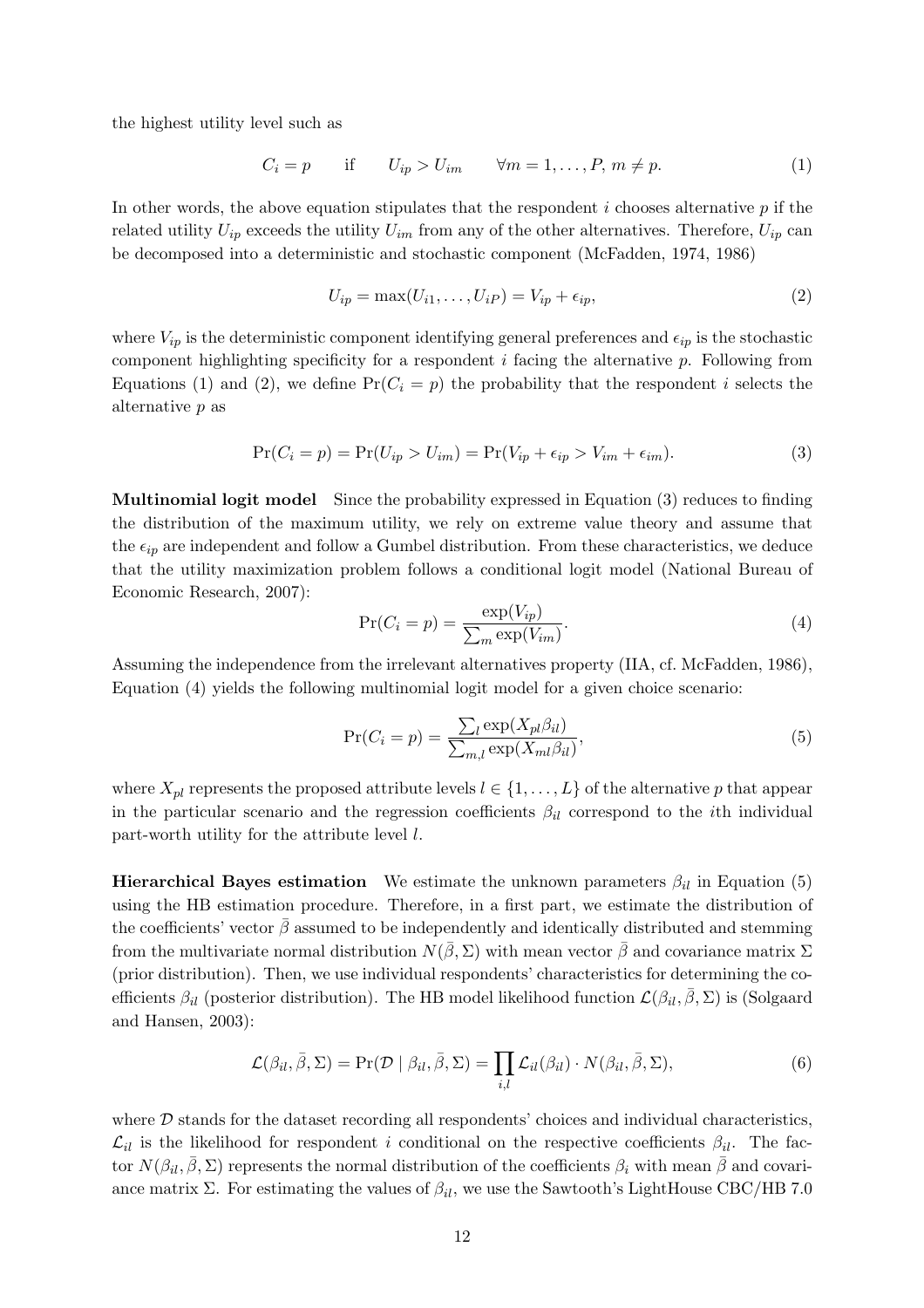software.

**Relative importance** Since the regression coefficients  $\beta_{il}$  corresponding to the part-worth utilities of the individual  $i$  for an attribute level  $l$  have no intuitive economic interpretation, a common usage in CBC analysis is to derive their relative importance. This metric ranges from 0% to 100% and indicates the contribution of an attribute, say  $k$ , to the overall utility. In this context, we introduce the notation  $l_k$  representing the possible set of levels for the attribute k. In other words, the indicator  $l_k$  is a subset of l reporting only the possible levels for an attribute k. The relative importance  $R_{ik}$  of attribute k for a respondent i is

<span id="page-12-2"></span>
$$
R_{ik} = \frac{\max_{l_k}(\beta_{il_k}) - \min_{l_k}(\beta_{il_k})}{\sum_{k} \left(\max_{l_k}(\beta_{il_k}) - \min_{l_k}(\beta_{il_k})\right)},\tag{7}
$$

where  $\beta_{il_k}$  represents the regression coefficient corresponding to the part-worth utility for an individual i and the k-th attribute with level  $l_k$ .

### <span id="page-12-0"></span>5 Results and discussion

In this section, we present and discuss the numerical results obtained when applying our model on the survey data. First, we report the part-worth utilities and relative attribute importance that are the main ingredients for the further analyses (Section [5.1\)](#page-12-1). Then, we look at both individual and average preferences through product shares as well as product switching behavior to provide input for optimal product design (Section [5.2\)](#page-15-0).

#### <span id="page-12-1"></span>5.1 Part-worth utilities and relative attribute importance

Part-worth utilities As a first model output, we consider the individual part-worth utilities that give an overview of the contribution of each attribute and for all levels in the respondents' choice. Thereby, higher path-worth utilities relate to higher level of utility. In Figure [5,](#page-13-0) we present the cumulative distribution of part-worth utilities by attributes (graphs a–f) and levels (curves in each graph). Focusing on the type of product attribute (Fig. [5a](#page-13-0)), we note that for more than 80% of the respondents, the guarantee product provides higher utility than the three other levels corresponding to the real-estate, anti-cyclic and opportunity products. Further, respondents are about 60% to report a positive utility from the guarantee product alternative. This observation yields a first signal for preferences towards guarantee-type products irrespective of the levels of the related attributes, i.e. capital guarantee g and interest rate  $r_{\rm G}$ . Next, the opportunity product shows a positive utility for about 45% of the participants while they are less than 30% to have positive utility with regard to the real estate and anti-cyclic products. We note that both last named options display a very similar pattern in the distribution of part-worth utilities impeding a clear identification of the preferred alternative. For the other five attributes (capital guarantee and interest rates), the part-worth utilities' distributions lead to findings without surprises. Indeed, with numerical measures that can be easily compared, we find that higher levels of guarantees always lead to higher utility levels. For the capital guarantee g, the level of  $110\%$  yields the highest utility while the level of 90% displays the lowest (Fig. [5b](#page-13-0)). For the interest rate  $r<sub>G</sub>$ , the 3.0% level shows highest utility (Fig. [5c](#page-13-0)). For both interest rates of the real estate  $(r_R)$  and anti-cyclic  $(r_A)$  product alternatives the value of 6.0% presents the most important utility level (see Figs. [5d](#page-13-0) and [5d](#page-13-0)). Finally, regarding the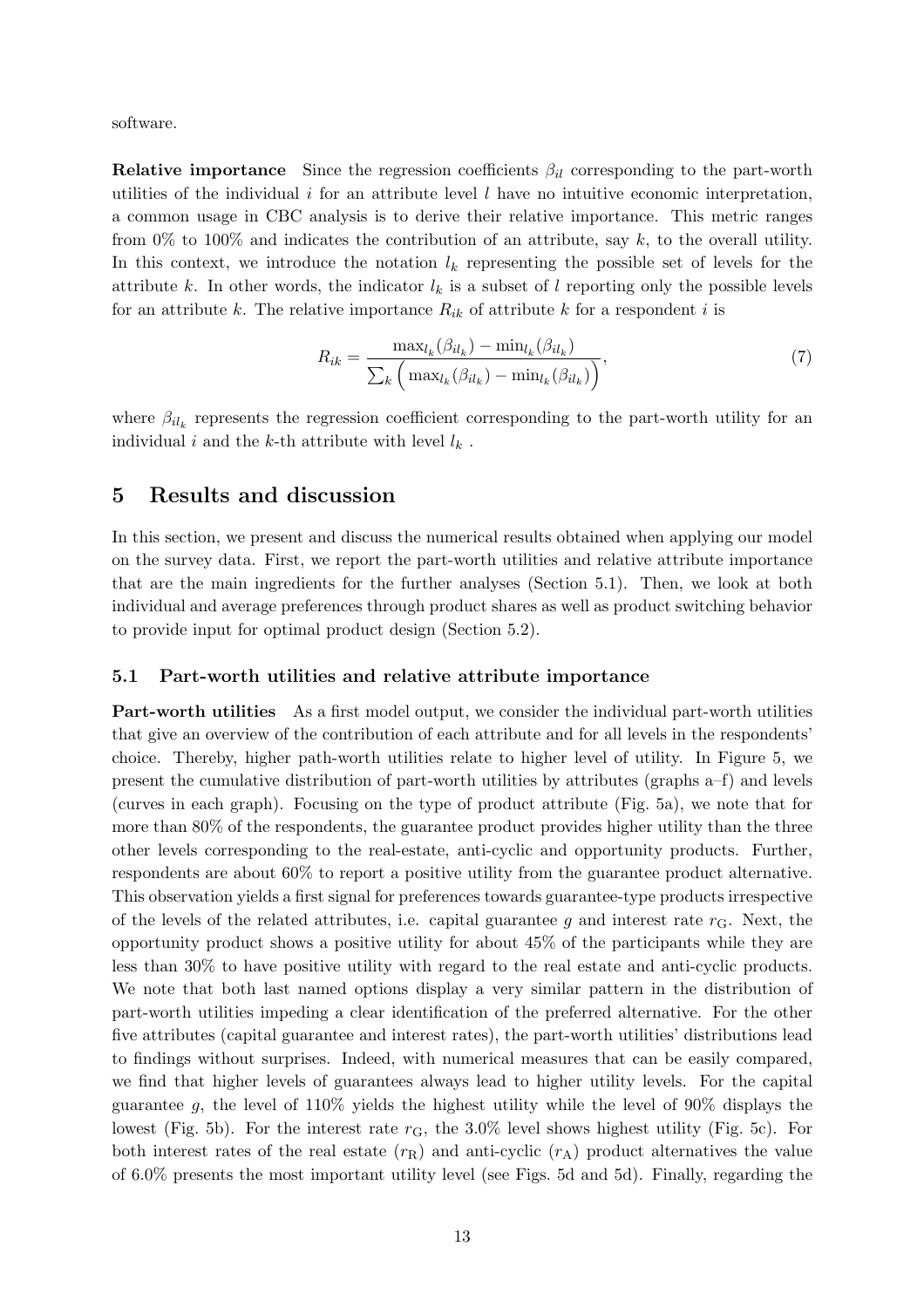<span id="page-13-0"></span>

Figure 5: Distribution of the part-worth utilities by attributes and levels.

interest rate  $r<sub>O</sub>$  for the opportunity product, highest utility values are reached with the value of 7.2% (Fig. [5f](#page-13-0)). When comparing the range of the utility levels in each graph  $(x\text{-axis})$ , we observe that the type of product and the capital guarantee in the guarantee product lead to more importantly differentiated values than those implied by the various interest rates.

Relative attribute importance We now deepen our analysis by considering the relative importance  $R_{ik}$  metric (cf. Equation [7\)](#page-12-2). The relative importance is the economic measure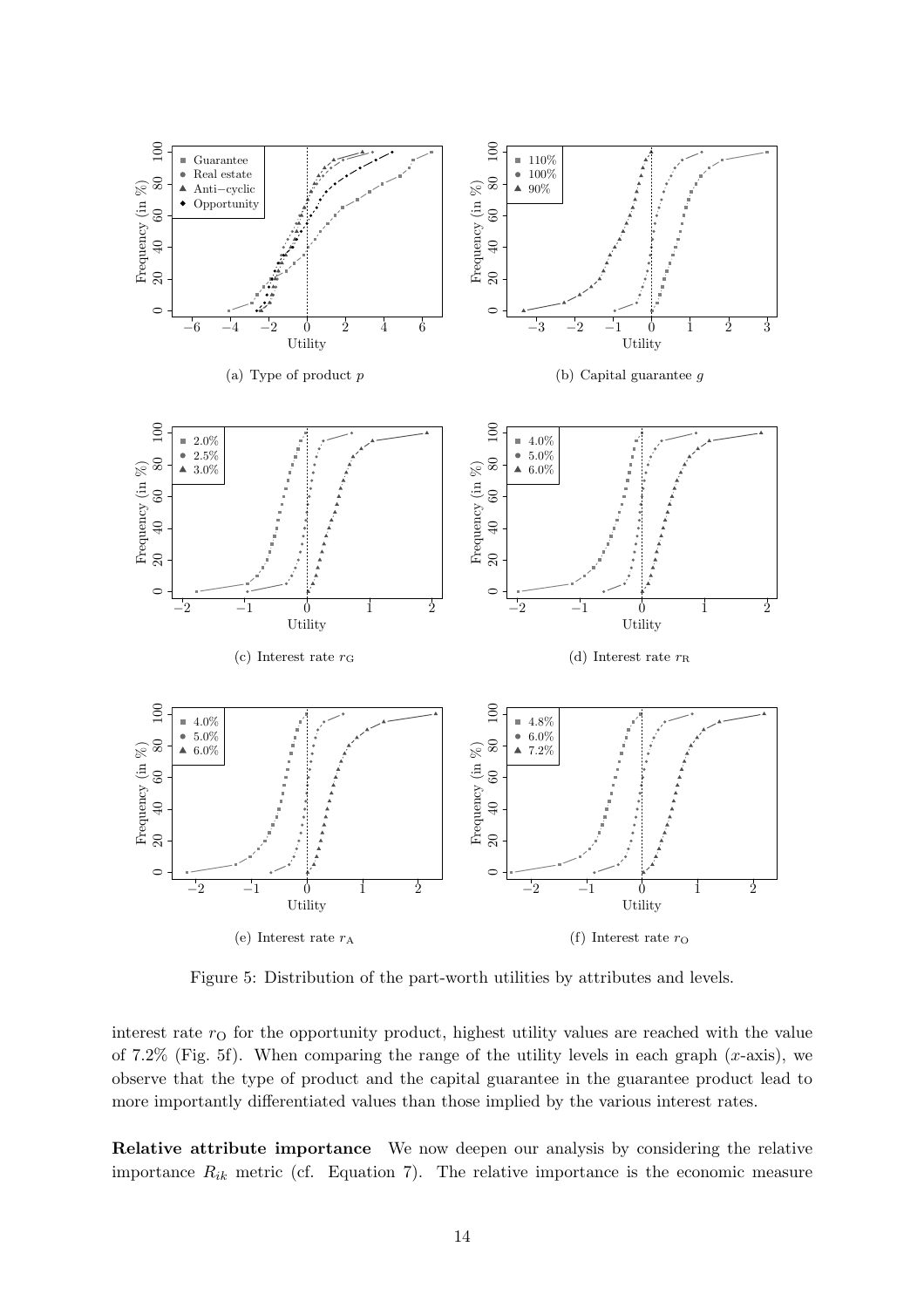of an attribute's contribution to the overall utility, no matter the specific level, i.e. value, of the attribute. We present the distribution of the attributes' importance in Figure [6.](#page-14-0) In each graph, we lay out the 5% and 95% quantiles ( $q_{5\%}$  and  $q_{95\%}$ ) as well as the mean value  $\mu$ . With a mean of 41.3%, we find that the type of product attribute has the most important effect on respondents' utility (Fig. [6a](#page-14-0)). The values of the distribution range from  $0\%$  to about  $70\%$ indicating a contribution of up to 70% for some individuals' overall utility. In terms of quantiles, we find  $q_{5\%} = 16.4\%$  and  $q_{95\%} = 61.1\%$  reflecting the importance of this attribute on the individual choice. Even though the observations relatively evenly spread between these values, we find higher frequencies for relative importance levels in the range between 50% and 60%. When considering the capital guarantee  $g$ , we evaluate the mean relative importance to 16.5% setting this attribute as the second most important in terms of overall utility contribution. Most of the values lie within  $q_{5\%} = 2.9\%$  and  $q_{95\%} = 33.2\%$  with higher frequencies around the mean. Thereafter, while the mean relative importance for the interest rates  $r<sub>G</sub>$  and  $r<sub>R</sub>$  yield an identical value ( $\mu = 9.4\%$ ), the shape the distribution differs with frequency peaks observed above 10% for  $r_{\rm G}$  and below 10% for  $r_{\rm R}$ . A slightly higher impact on the overall utility is observed for the interest rate  $r_A$  since we find a mean relative importance of 10.6%. Finally, the interest rate  $r_{\rm O}$  yields  $\mu = 12.7\%$  with a 90%-corridor delimited by the values of 4.4% and 24.9%. This classifies the interest rate of the opportunity product as the third most important attribute. Regarding the distribution, the peak frequency is close to the mean value. Finally, let us note that our empirical work does not include any attribute linking to the price or the value of the products. Other studies (see, e.g., [Braun et al., 2016\)](#page-24-7) having considered a proxy of products' price as an attribute, unsurprisingly show that such factor significantly influences buyers in a way that clients most often present explicit preferences for the cheaper product.

<span id="page-14-0"></span>

Figure 6: Distribution of the relative importance by attributes.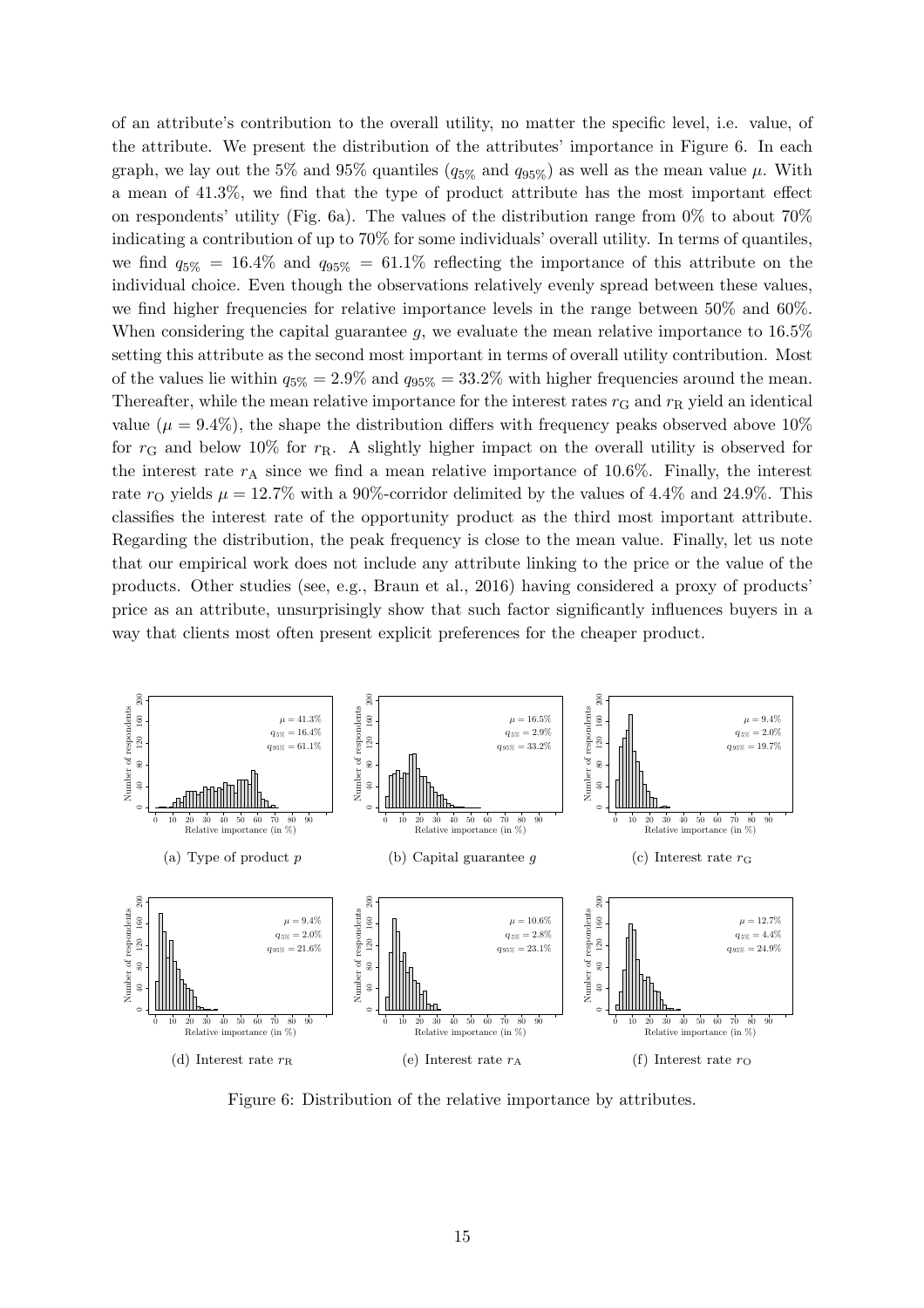#### <span id="page-15-0"></span>5.2 Product shares and switching behavior

Individual and average product shares We now consider the distribution of the individual choices predicted by the model. Indeed, the HB estimation procedure allows obtaining an estimate of the individual preferences for any combination of attributes and levels: our setup with five attributes having each one three levels allows for  $3^5 = 243$  combinations (cf. Table [1\)](#page-8-0). Based on the 996 respondents, we are able to derive  $242\,028$  (= 996  $\times$  243) share estimates corresponding to the complete set of attribute and level combinations.

In Figure [7,](#page-15-1) we lay out the distribution of product shares by individuals. The upper left graph presents the set of estimated shares for the guarantee product (Fig[.7a](#page-15-1)). While the mean  $\mu = 45.3\%$  indicates that this product is selected in about 45 cases out of 100, the distribution of the individual shares highlights important weights in the tails with highest frequencies of shares below 2.5% and above 97.5%. This "binary" pattern is not present in the other graphs where peaks only appear for shares below 2.5%. In the case of the real estate product, we note an average share of about 15.4% with most results being located within  $q_{5\%} = 0.04\%$ and  $q_{95\%} = 73.8\%$ . In comparison, the average share for the anti-cyclic product is slightly lower (13.4%) and  $q_{95\%}$  reaches only 57.1%. At the end, the mean individual share for the opportunity product is of 26.2%, putting it in second position after the guarantee product.

When reconsidering the distributions, we note high frequencies in the lower tail (below  $2.5\%$ ), however, non-negligible frequencies appear in the upper tail as well. While the guarantee product is clearly the favorite option among the set of alternatives proposed in the survey, we nonetheless observe a significant number of "0%" individual shares for this product. In other

<span id="page-15-1"></span>

Figure 7: Distribution of the individual shares along the four types of products.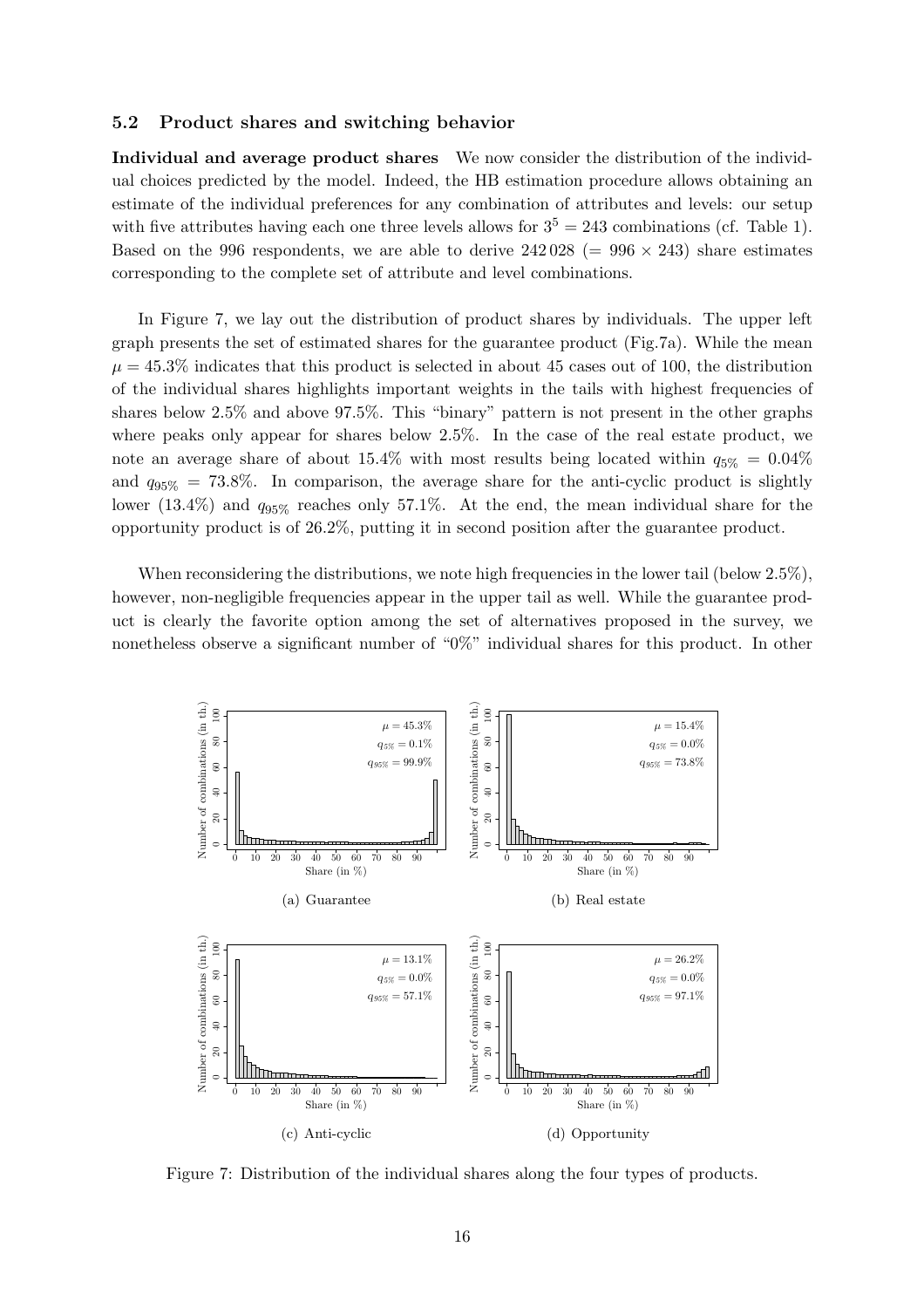<span id="page-16-0"></span>

Figure 8: Distribution of the mean shares by product.

words, for a given set of attribute and level combinations in the other product types, individual preferences do not report any share for the guarantee product. However, due to the heterogeneity in preferences in life and health insurance (see, e.g., [Cutler et al., 2008,](#page-25-5) [Polyakova](#page-27-16), [2016,](#page-27-16) [Braun et al.](#page-24-7), [2016\)](#page-24-7) an obvious sequence of level combinations leading to recurrent individual preferences cannot be identified. For example, among the about 56 thousand (out of 242 thousand) individuals' shares for the guarantee product that appear below 2%, about one thousand are obtained by setting the levels of the guarantee product attributes, i.e. the capital guarantee g and the interest rate  $r_{\text{G}}$ , to the lowest values while setting the levels of the attributes in the products, i.e. the interest rates  $r<sub>G</sub>$ ,  $r<sub>A</sub>$  and  $r<sub>O</sub>$ , to their highest values. Furthermore and for comparison, a mere number of about 400 individual shares below 2% are obtained when setting the guarantee product's attributes to the highest levels and the alternative products' attributes to the lowest levels. In the subsequent paragraphs, we remain with the metric of the average of individual shares along products. By considering this single measure, we are still able to highlight general patterns in overall preferences while keeping the discussion rather simple.

In Figure [8,](#page-16-0) we present the average individual shares for the four products along the attribute and level combinations. The combinations are ordered with respect to the average share choosing the guarantee product, i.e. on the left-hand side of the graph we find the lowest average shares while on the right-hand share we have the highest shares for the guarantee product. The minimum average share in the guarantee product starts at 29% and is complemented by shares of 20%, 17% and 34% in the real-estate, anti-cyclic and opportunity products, respectively. While for the aforementioned individual shares it is difficult to identify a clear pattern, we note that the lowest average share in guarantee product is obtained when setting the product attributes to the lowest levels, i.e. capital guarantee  $q = 90\%$  and interest rate  $r_{\rm G} = 2.4\%$ , while considering the other products' attributes at their highest levels ( $r<sub>G</sub> = 6.0\%$ ,  $r<sub>A</sub> = 6.0\%$ )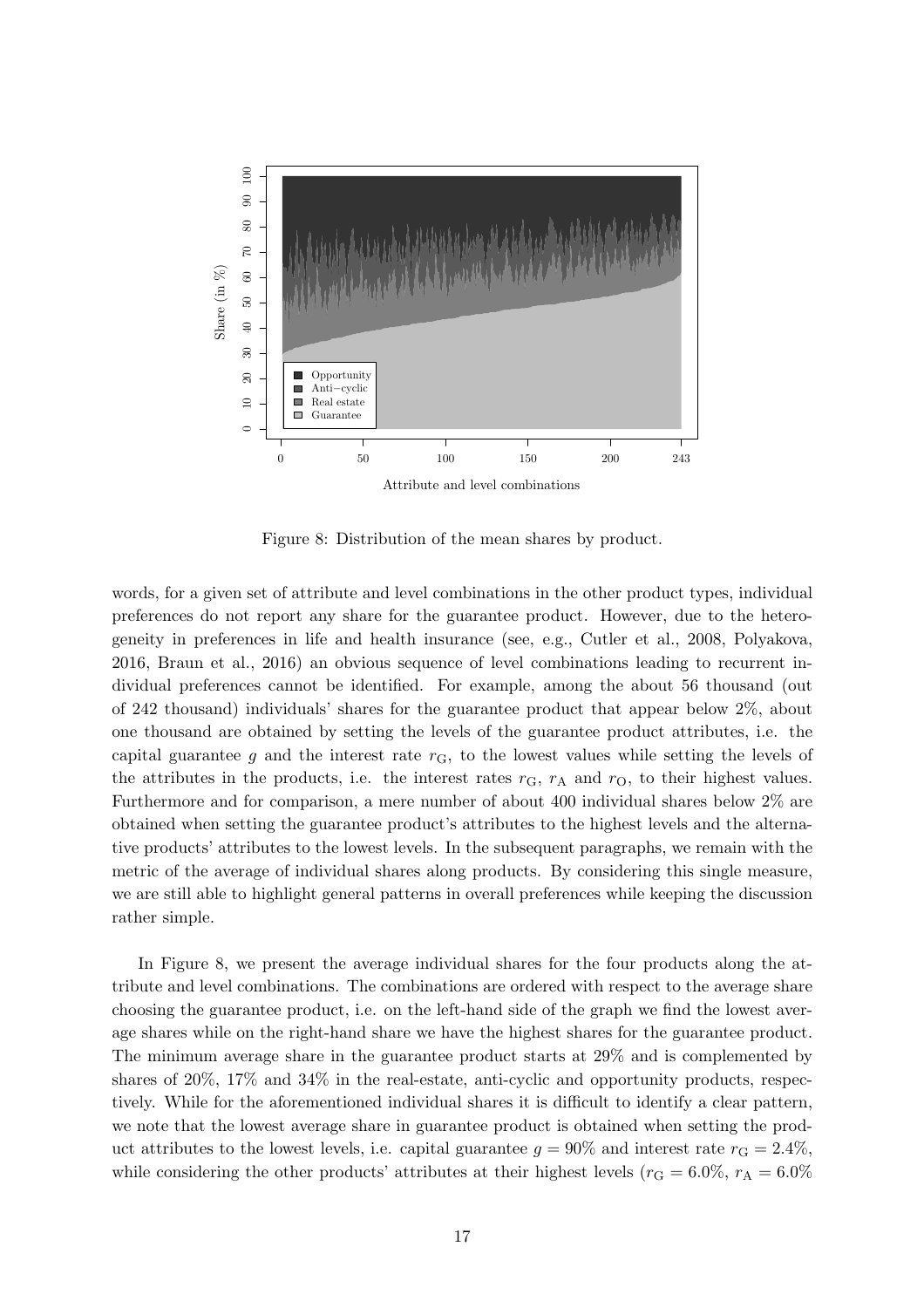and  $r<sub>O</sub> = 7.2\%$ ). This observation underlines two main ideas. On the one hand, in that specific setting, the average share of the opportunity product exceeds the one of the guarantee product indicating that there exist cases where customers prefer the opportunity product. Indeed, plausible product design in a given market setting can affect customer preferences and deviate their choice from the guarantee product. Further, the opportunity product lets potential customers design their own investment strategy by selecting the funds in which to invest. The associated strategy is medium-term and allows clients to reallocate assets in secure investments. Therefore, investments in risky assets can provide higher utility. On the other hand, one can also see that, even within the most unfavorable combination of attribute levels in the guarantee product, a non-negligible amount of respondents still show preferences for this product. This lets us hypothesize either that individuals might have non-rational preferences toward guarantees [\(Allais](#page-24-15), [1953;](#page-24-15) [Diecidue et al., 2004;](#page-25-16) [Andreoni and Sprenger, 2012\)](#page-24-16) or that other benefits not considered in this study, e.g. tax-privileges, influence customer decisions [\(Chen et al.](#page-25-8), [2019](#page-25-8)). As an example, since 2008, the German State sponsors subsidizes the Riester-Rente product with 175 Euro per saver and 300 Euro per child. In addition, contributions of up to 2 100 Euro can be deducted from the income as "special expenses", hence reducing income tax.<sup>[4](#page-17-0)</sup> The maximum average share for the guarantee product is obtained when its attributes are set to their highest levels, i.e. capital guaranteed  $g = 110\%$  and interest rate  $r<sub>G</sub> = 2.4\%$  and when the attribute levels of the other products are at their lowest levels ( $r_G = 4.0\%$ ,  $r_A = 4.0\%$  and  $r_O = 4.8\%$ ). In this particular case, we find an average share of 62% for the guarantee product and mean shares of 11%, 8% and 19% for the real estate, anti-cyclic and opportunity products. Comparing these results with the combination of attributes reporting the lowest average share for the guarantee product, we note that the mean shares of the real estate and the anti-cyclic products have been reduced by a factor of about 2 (from 20% to 11% respectively from 17% to 8%). The average share in the opportunity product is slightly less reduced from 34% to 19.0%.

Finally, we consider the distribution of the shares of preferences along selected demographic, socio-related and economic savings factors. In Figure [9,](#page-18-0) we show the shares of preferences by products for the gender, age, yearly gross income and savings motivation factors. For the four products, we only report the preferences for a "baseline" scenario with the following attributes levels' values: capital guarantee  $g = 100\%$  and interest rates of  $r_{\text{G}} = 2.0\%$ ,  $r_{\text{G}} = 4.0\%$ ,  $r_{\text{A}} =$ 4.0% and  $r_{\rm O} = 4.8\%$ . This scenario refers to the product configurations one often found in practice at the time of running the survey. Although the prevailing interest rates have now decreased to  $0\%$  or even to negative rates in the financial market, the issue of guarantees is still very relevant. In each graph, we lay out the 95% confidence interval. When considering the results, we do not observe significant differences along covariates. In fact, for a given product alternative, confidence corridors from different covariates' values overlap with each other. Nonetheless, we can comment on observed trends. Among the surveyed, males present slightly higher preferences than female for the guarantee product while women, when compared to men, show higher a share of preferences for the opportunity product. The share of preferences toward the opportunity product decrease with age. Respondents in the 18–24 years age class present the greater preference while the lowest shares appear for the oldest. In graphs (c) and (d) of Figure [9](#page-18-0) we have chosen to report the results along the yearly gross income and the savings motivation as examples for the social and economic factors. In both selected cases as with the other factors (see Figure [10](#page-23-0) in the Appendix) we do not observe a clear pattern. Thus, no clear

<span id="page-17-0"></span><sup>&</sup>lt;sup>4</sup>See the website of BMF at www.bundesfinanzministerium.de.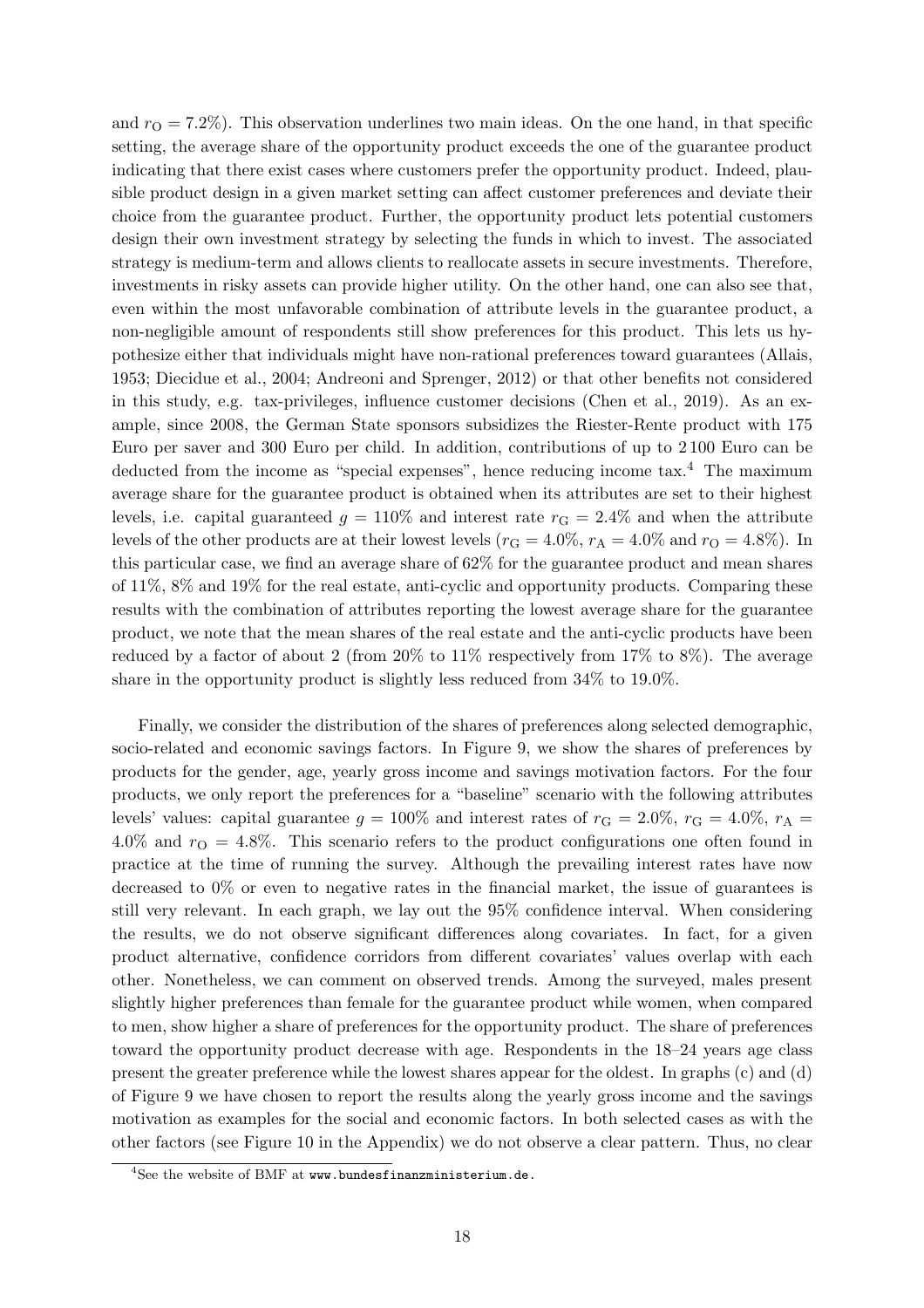<span id="page-18-0"></span>

Note: Confidence intervals are given at the 95% level.

Figure 9: Shares of preferences by products for selected covariates.

segmentation of customers can be derived from these results. While a multivariate analysis by combining several explanatory factors would be of great interest, the limited number of records and large number of covariates (and category levels within each factor) hinders us to obtain further reliable results.

Product switching behavior To understand how preferences are affected by different values of the attributes, we adopt a scenario-based ceteris paribus analysis by observing the share of preferences when modifying one attribute level value while keeping the other levels fixed at their "base" level. In our approach, base attribute levels correspond to the levels taken for the aforementioned baseline scenario, i.e. a capital guarantee  $g = 100\%$  and interest rates  $r_{\text{G}} = 2.0\%, r_{\text{R}} = 4.0\%, r_{\text{A}} = 4.0\%$  and  $r_{\text{O}} = 4.8\%$ . We define 11 profiles denoted from A to K that deviate from the baseline profile. For each characteristics' profile, we report the share of preferences for the guarantee  $s<sub>G</sub>$ , real estate  $s<sub>R</sub>$ , anti-cyclic  $s<sub>A</sub>$  and opportunity  $s<sub>O</sub>$  products. Alongside and in brackets, we give the percentage point variation in product shares  $\Delta_{\rm G}$ ,  $\Delta_{\rm R}$ ,  $\Delta_A$  and  $\Delta_O$  when preferences are compared to the baseline share. The results are presented in Table [4.](#page-19-0)

In the base scenario (cf. row "Base" in Table [4\)](#page-19-0), we note that  $s<sub>G</sub> = 47.0\%$  of the participants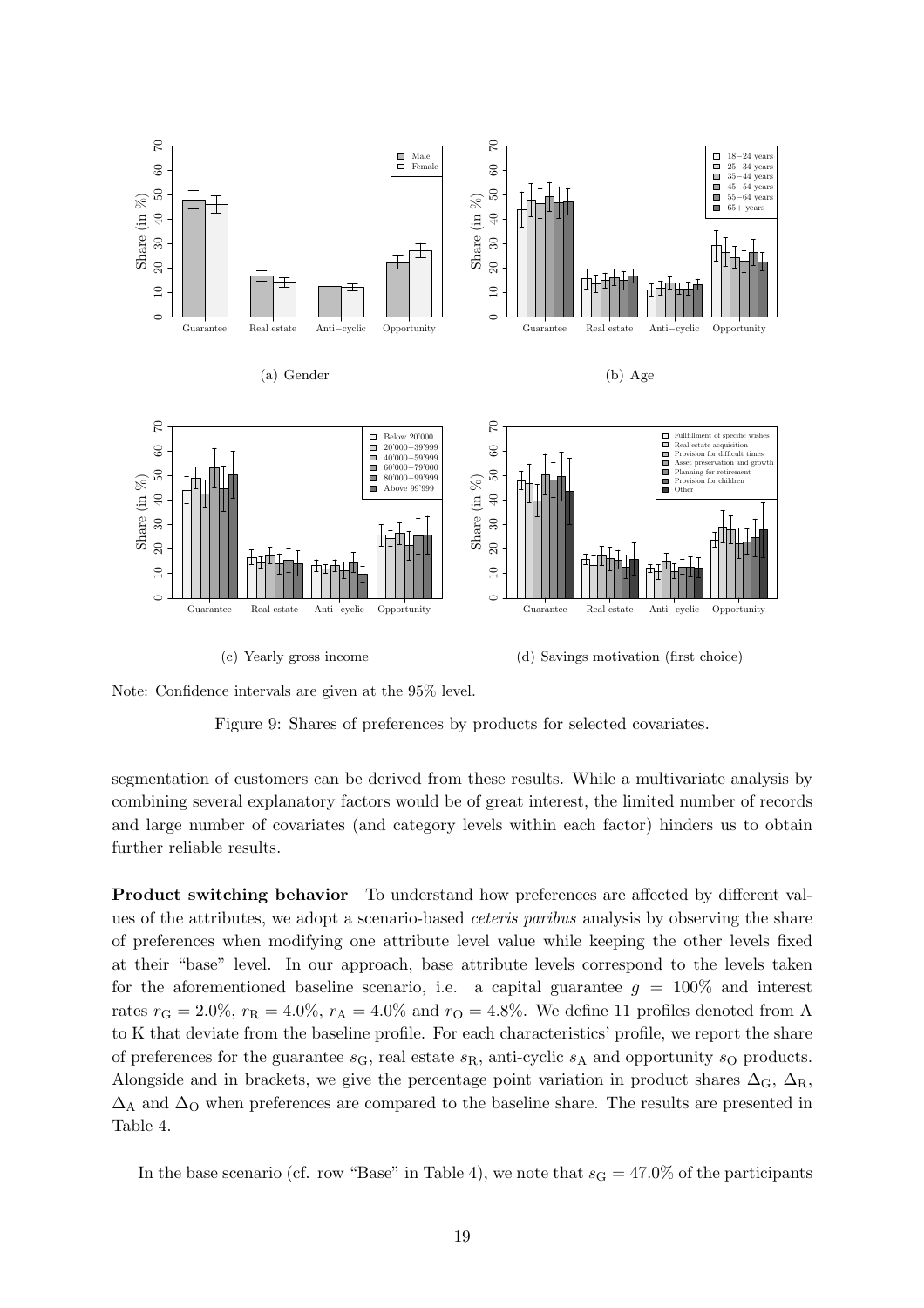would decide for the guarantee product, although the other products offer at least double as high expected returns when compared to the guaranteed interest. In this set-up, among the alternative products without guarantees, the opportunity product promising a higher expected return is most popular  $(s_0 = 25.0\%)$ . While pledging the same expected rate of return, more customers would head towards the real estate  $(s_R = 15.6\%)$  when compared to the anti-cyclic product  $(s_A = 12.4\%)$ . This indicates that the product description and the underlying investment concept makes a difference. Alternative characteristics are considered in profiles A and B where the capital guarantee q and guaranteed interest rate  $r<sub>G</sub>$  attributes are changed while keeping all other levels constant. In these profiles we modify both attribute levels because the capital guarantee and guaranteed interest are linked to each other (Section [3.1\)](#page-7-2). While adapting g, we set the guaranteed returns  $r<sub>G</sub>$  to their lowest level (cf. Table [1\)](#page-8-0). In profile A, we observe that the share for the guarantee product decreases by 9.2 percentage points. This important decrease highlights the importance of the capital guarantee for participants in their product selection. The result can also be derived from profile B since the average share of preferences for the guarantee product increase by 7.2 percentage points linked to the higher g. These results are in line with customer surveys on investments and retirement products indicating that for almost 80% of German consumers, having a guarantee on the paid-in capital is the main investing criteria [\(Bundesverband Deutscher Banken, 2011](#page-24-17); [INSA, 2018\)](#page-27-17). Only 13% of them would accept a lower safety level on their savings capital if a higher return can be expected. In the profiles C and D, we observe variations in the preferences when only changing the promised interest rate. By setting the return guarantee to  $r_{\text{G}} = 2.5\%$  and  $r_{\text{G}} = 3.0\%$ , we report absolute increases in the guarantee product of 4.0 and 8.5 percentage points, respectively. In these scenarios, the other products experience decrease of about 1 to 3 percentage points.

<span id="page-19-0"></span>

| Profile     | Characteristics |             |             | Guarantee |             | Real estate |                         | Anti-cyclic |              | Opportunity |              |             |                    |
|-------------|-----------------|-------------|-------------|-----------|-------------|-------------|-------------------------|-------------|--------------|-------------|--------------|-------------|--------------------|
|             | $\mathfrak{g}$  | $r_{\rm G}$ | $r_{\rm R}$ | $r_A$     | $r_{\rm O}$ | $S_{\rm G}$ | $(\Delta_{\mathrm{G}})$ | $s_{\rm R}$ | $(\Delta_R)$ | $s_A$       | $(\Delta_A)$ | $s_{\rm O}$ | $(\Delta_{\rm O})$ |
| <b>Base</b> | 100             | 2.0         | 4.0         | 4.0       | 4.8         | 47.0        |                         | 15.6        |              | 12.4        |              | 25.0        |                    |
| A           | 90              | $2.4\,$     | 4.0         | 4.0       | 4.8         | 37.8        | $(-9.2)$                | 18.7        | $(+3.1)$     | 14.6        | $(+2.2)$     | 28.9        | $(+3.9)$           |
| B           | 110             | $1.6\,$     | 4.0         | 4.0       | 4.8         | 54.2        | $(+7.2)$                | 13.0        | $(-2.6)$     | 10.5        | $(-1.9)$     | 22.2        | $(-2.8)$           |
| $\rm C$     | 100             | 2.5         | 4.0         | 4.0       | 4.8         | 51.0        | $(+4.0)$                | 14.2        | $(-1.4)$     | 11.4        | $(-1.0)$     | 23.4        | $(-1.6)$           |
| D           | 100             | 3.0         | 4.0         | 4.0       | 4.8         | 55.5        | $(+8.5)$                | 12.8        | $(-2.8)$     | 10.2        | $(-2.2)$     | 21.5        | $(-3.5)$           |
| Ε           | 100             | 2.0         | 5.0         | 4.0       | 4.8         | 45.4        | $(-1.6)$                | 21.3        | $(+5.7)$     | 10.4        | $(-2.0)$     | 23.0        | $(-2.0)$           |
| F           | 100             | 2.0         | 6.0         | 4.0       | 4.8         | 43.3        | $(-3.7)$                | 26.9        | $(+11.3)$    | 8.7         | $(-3.7)$     | 21.1        | $(-3.9)$           |
| G           | 100             | 2.0         | 4.0         | 5.0       | 4.8         | 45.5        | $(-1.5)$                | 13.1        | $(-2.5)$     | 18.8        | $(+6.4)$     | 22.6        | $(-2.4)$           |
| Η           | 100             | 2.0         | 4.0         | 6.0       | 4.8         | 43.5        | $(-3.5)$                | 10.9        | $(-4.7)$     | 26.0        | $(+13.6)$    | 19.6        | $(-5.4)$           |
| T           | 100             | 2.0         | 4.0         | 4.0       | 6.0         | 44.8        | $(-2.2)$                | 13.4        | $(-2.2)$     | 10.1        | $(-2.3)$     | 31.7        | $(+6.7)$           |
| J           | 100             | 2.0         | 4.0         | 4.0       | 7.2         | 41.8        | $(-5.2)$                | 11.7        | $-3.9)$      | 8.3         | $(-4.1)$     | 38.2        | $(+13.2)$          |
| Κ           | 100             | 2.0         | 6.0         | 6.0       | 7.2         | 37.8        | $(-9.2)$                | 17.1        | $(+1.5)$     | 14.8        | $(+2.4)$     | 30.2        | $(+5.2)$           |

The following profiles showcase the results for selected variations of the product landscape in the products without formal guarantees. Profiles E and K consider higher expected returns for

Note: All values are expressed in  $\%$ . The columns " $s<sub>G</sub>$ ", " $s<sub>R</sub>$ ", " $s<sub>A</sub>$ " and " $s<sub>O</sub>$ " report the share of preferences for the guarantee, real estate, anti-cyclic and opportunity products, respectively. We denote by " $(\Delta_G)$ ", " $(\Delta_R)$ ", " $(\Delta_A)$ " and " $(\Delta_G)$ " the columns laying out the percentage point variation when compared to the base scenario for the guarantee, real estate, anti-cyclic and opportunity products, respectively.

Table 4: Evolution of the average share of preferences when varying attribute level values.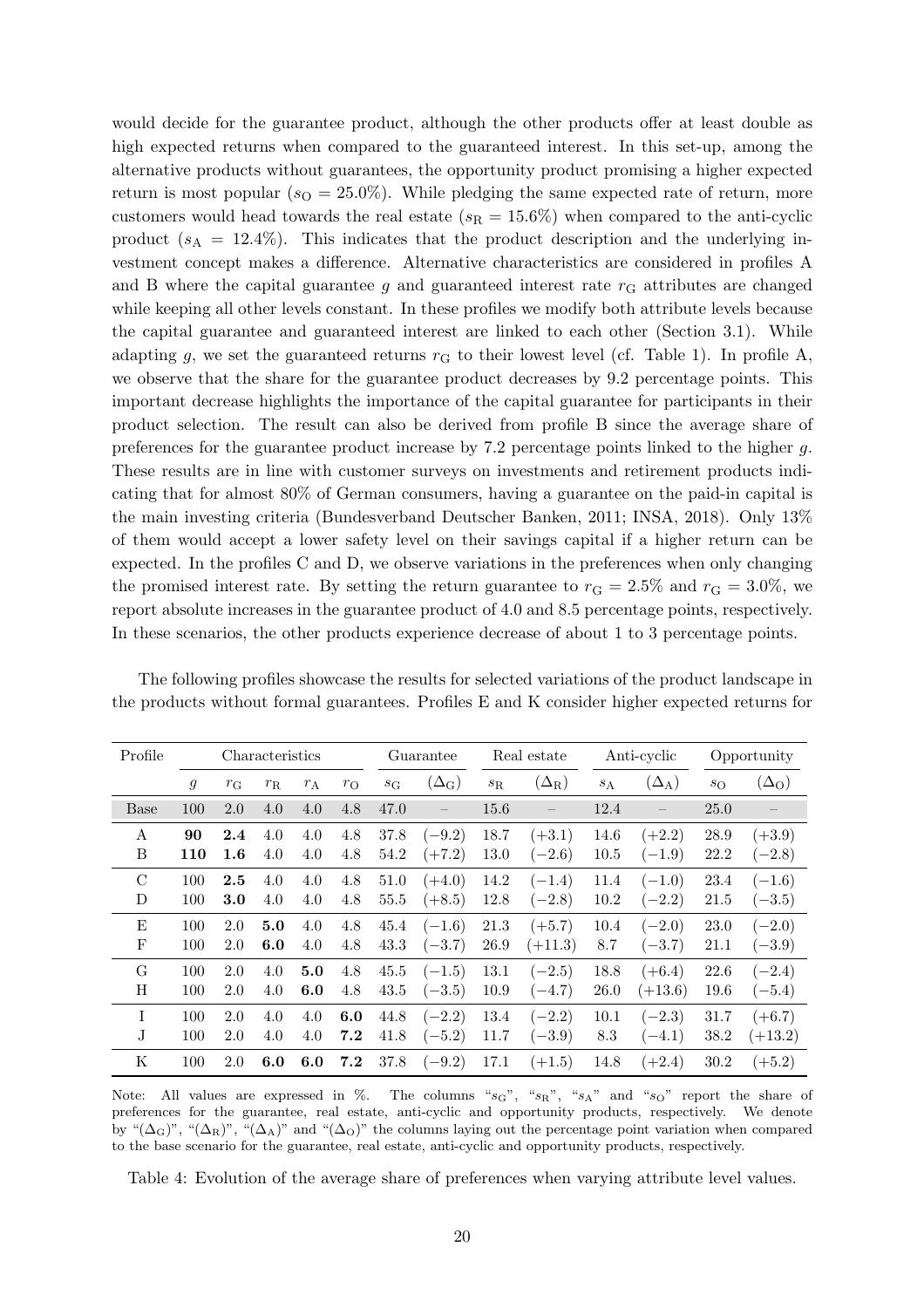the real estate product, namely  $r_R = 5.0\%$  and  $r_R = 6.0\%$ . Under such conditions, the shares for the real estate product increase by 5.7 respectively 11.3 percentage points. It is important to note that only few people would switch from the guarantee product to the real estate product (cf. the small  $\Delta_{\rm G}$ ). Potential switching behavior becomes even more obvious for profiles G and H when higher returns for the anti-cyclic product are expected, namely  $r_A = 5.0\%$  and  $r_A = 6.0\%$ . While the increase in shares of preferences for the anti-cyclic product is higher than in the previous profiles for real estate, our outcomes show that the share of people willing to switch over from the guarantee product is lower. This supports our earlier finding, that besides the expected return, the product description matters to customers. Profiles I and J show the results when increasing the expected returns for the opportunity product to the levels  $r_{\Omega} = 6.0\%$ and  $r<sub>O</sub> = 7.2\%$ . From the product description, this product offers the highest flexibility to the insureds. Customers can pick an investment strategy out of a selection of funds. Apparently customers who are not used to managing assets themselves are put off by the higher individual responsibility. When the expected return  $r<sub>O</sub>$  is 6.0%, the average shares of preferences for the guarantee, real estate and anti-cyclic products are reduced by about 2.2%. By setting the expected return  $r<sub>O</sub>$  to 7.2%, we observe an impact that is more than two times higher on the guarantee product share ( $\Delta_{\rm G} = -5.2$ ) than in profile I.

Finally, in profile K, we set the expected returns of the real-estate, anti-cyclic and opportunity products to their highest levels while keeping the base attribute levels for the guarantee product. Although the guaranteed return in the guarantee product is three times smaller than the expected return in the alternative products, the guarantee product remains the most popular product with a share of 37.8%. Participants that move away from the guarantee product rather switch to the opportunity product ( $\Delta_{\rm O} = +5.2\%$ ), which proposes the highest expected return. Consequently, insurance companies have to carefully develop alternative schemes without formal guarantees that target well-defined groups of customers with adequately fitting product features. Simply showcasing higher expected returns will not convince customers that put the focus on the capital guarantee. We also observe that the product description and the underlying investment concepts matter to the participants – even when the same level of return is expected. For products with a high level of flexibility and individual decision-making in the investment schemes, the customer only switches when the remuneration is higher than for managed products.

# <span id="page-20-0"></span>6 Conclusion

This paper contributes to the research on consumer preferences for participating life insurance contracts, taking into account demographic, socio-related and economic savings factors. The data used in this study stems from a unique private survey conducted among individuals in Germany. We use the framework of a CBC analysis as well as the HB model to understand customer preferences toward life insurance products including guarantees. Within this survey, individuals have to choose their preferred option among four participating life insurance schemes. During the study, individuals always face the same product alternatives however with varying expected returns and with or without capital guarantee. Based on the respondents' answers, we compute part-worth utilities and relative importance by attribute levels as well as shares of preferences towards the four participating life insurance contracts. This allows us to highlight product features that most affect customer decisions. Finally, we analyze the overall respondent preferences for products including guarantees and study the potential switching be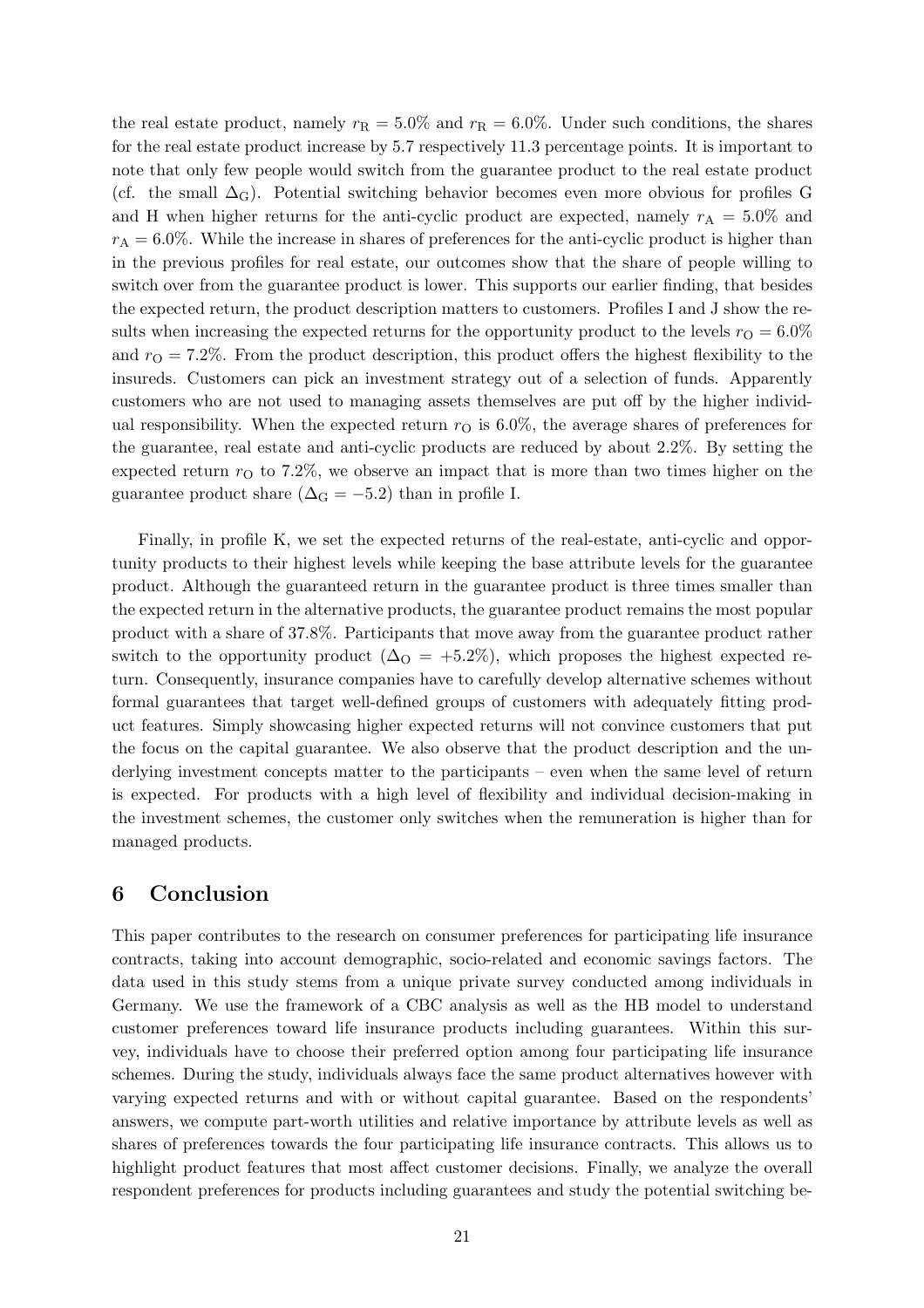havior when making the preferred product less attractive. We find that individuals have strong preferences for life insurance products offering guarantees even when higher expected rates are possible in alternative products without guarantees. In this context, the product structure as well as the amount of guaranteed capital are the most important attributes in terms of customer preferences. In particular, participants prefer the combination "high capital guarantee with low interest rate guarantee" over a combination with "low capital guarantee and high guaranteed interest rate".

Considering individual preferences, we note that they are heterogeneous and that no clear pattern can be derived when considering the participants' demographics, socio-related and economic savings factors. However, when reporting the average share of preferences among all individuals, we are able to identify groups and, in particular, potential switching behavior from contracts with guarantees. We find that the favorite alternative product is the opportunity product, i.e. a product letting individuals design their own investment strategy with the possibility to reallocate assets in secure investments during unfavorable market development periods. Nevertheless, no matter the attribute level combination, the average share of preferences for this product always remains below the share of preferences for the guarantee product. In fact, our results show that the guarantee product with the lowest interest rate guarantee level and a 100% capital guarantee is still preferred by more participants than any alternative product even when the expected returns are up to three times higher. To attract customers towards products without guarantees, insurers have to develop alternatives targeting well-defined customer groups. In such context, accounting for socio-demographic factors and savings motivations may lead to adequate solutions along customer profiles. However, further research is necessary since we cannot clearly identify such patterns from our data. Product characteristics seem to be relevant factors that shape customer decisions and in particular we find that the product scheme and underlying investment concept matters to customers. Respondents show clear preferences for real estate investments when compared to anti-cyclic products, although they are quasi identical.

Beyond the current study, several streams of research require further investigation. First, the survey on which we base our study focuses on pure preferences of customers without considering monetary aspects. While we derive results that are of high relevance for insurance companies, we also think that adding information on the willingness to pay for each participating life insurance scheme could bring an alternative measure of preferences [\(Gatzert et al.](#page-26-8), [2011](#page-26-8); [Braun et al., 2016](#page-24-7)). Second, accounting for life events affecting customers, e.g., their first job, child birth, and retirement could remove part of the heterogeneity observed in individual shares of preferences since those events might trigger insurance purchases. Third, although our study has not shown evidence of some particular socio-economic factors, we believe that future studies should still be carried out with regard to covariates. Indeed, when including the price or value of the products, different behaviors might appear. Further the limited number of observations does not allow to combine covariates to find proper customer segmentations. In future research, it could be interesting to see how our results link to work done on risk aversion behavior.

Life insurance business has become more difficult in the last years. While solvency requirements and financial market conditions hinder insurers to propose long-term guaranteed interest rates and capital guarantees in many countries, customers are still seeking for security and returns. Given that guaranteed products always appear as favorites, our study confirms that from a business perspective it does not seem reasonable to eliminate all guarantees. For the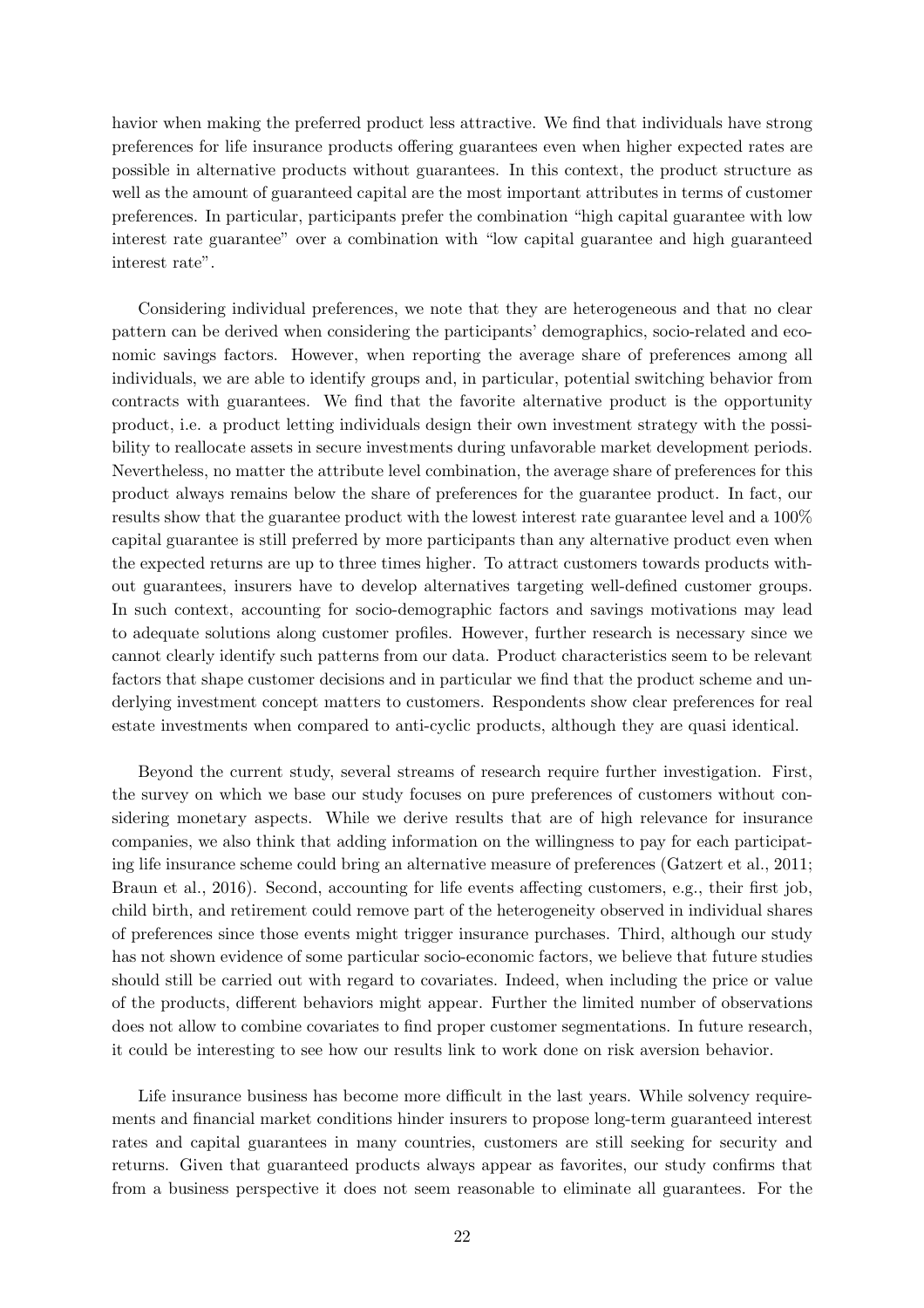insurance sector, this implies that the transition to alternative products should be done by fostering hybrid products. In fact, current trends in Germany show that the fastest growing segment within the annuities and pension products are not classic with-profit products or pure unit-linked insurance but hybrid forms with guarantees, reaching almost 30% of new business in life insurance by type of product (GDV, [2019\)](#page-26-9). Further, the life insurance business is often affected by policies towards tax-deductible amounts and taxes applied to returns. Therefore, the magnitude of the capital guarantee can be fiscally more advantageous than the other interest rates since a more favorable taxation may relate. Hereby, the State and regulators play an important role since they define the playing field. Our study does not provide information on the creation of customer segments (see the discussion above). Further customer studies are needed to enable insurers to tailor their product offerings and target customer groups with appropriate hybrid products. Despite the mentioned limitations, our analysis provides insights for insurers in an area where consumer studies are scarce. We extend the literature on preferences for capital and interest rate guarantees within participating life insurance contracts, i.e. in an area where the life insurance industry in German-speaking countries faces major challenges nowadays.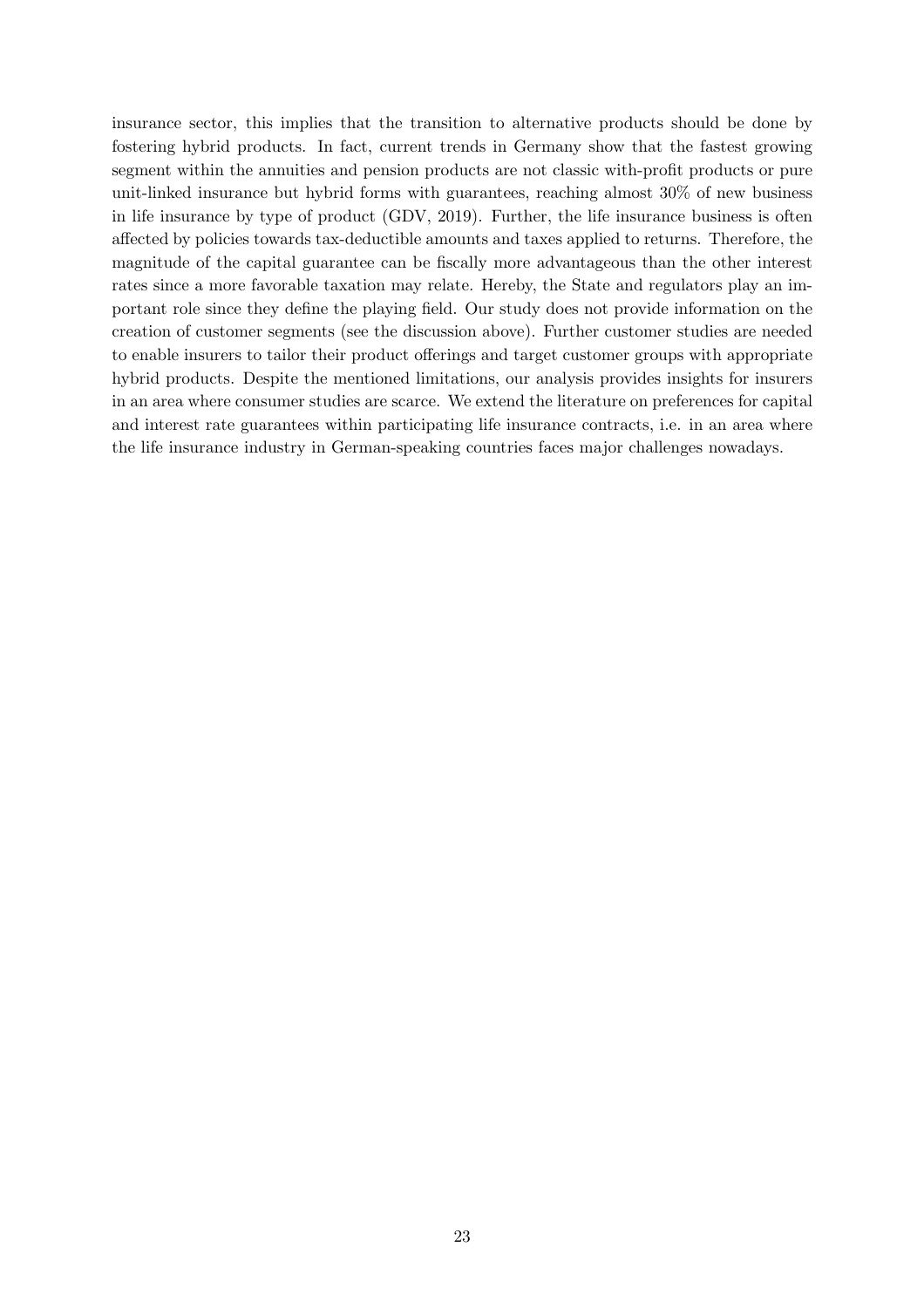# <span id="page-23-0"></span>Appendix



Note: Confidence intervals are given at the 95% level. In the graph (d), the confidence interval for the "No school degree" group is not available due to insufficient data (cf. Table [3\)](#page-10-1).

Figure 10: Shares of preferences by products for additional covariates.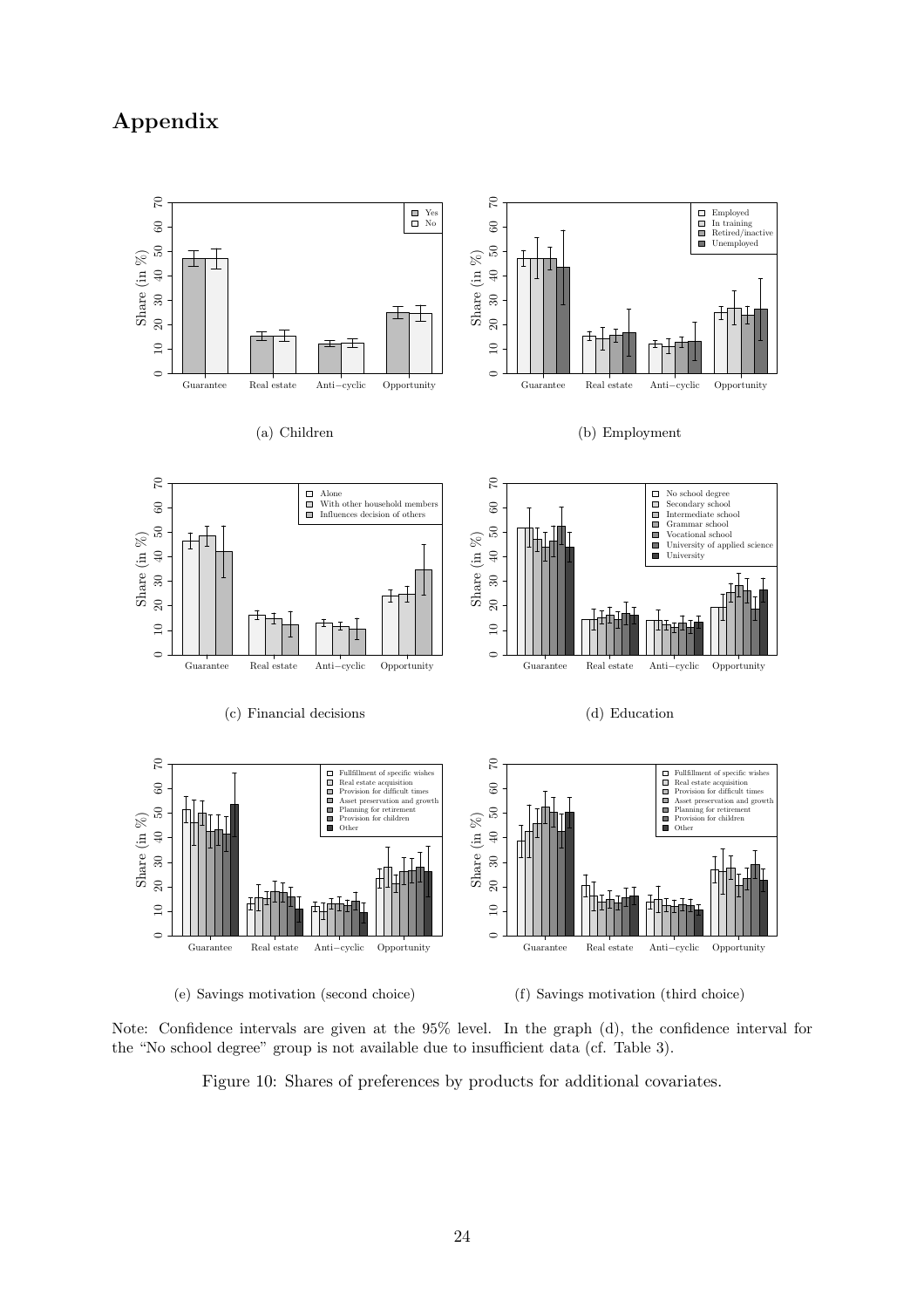# References

- <span id="page-24-15"></span>Allais, M., 1953, Le Comportement de l'Homme Rationnel Devant le Risque: Critique des Postulats et Axiomes de l'Ecole Americaine, Econometrica, 21(4):503–546.
- <span id="page-24-16"></span>Andreoni, J. and C. Sprenger, 2012, Risk Preferences Are Not Time Preferences, American Economic Review, 102(7):3357–3376.
- <span id="page-24-2"></span>Arias, L., G. Déderen, P. Foulquier, and T.-P. Maury, 2016, What Solutions Does the Insurance Sector Have in the Face of Europe's Low Interest Rate Environment? EDHEC Economics Research Centre, Paris.
- <span id="page-24-14"></span>Arora, N., G. M. Allenby, and J. L. Ginter, 1998, A Hierarchical Bayes Model of Primary and Secondary Demand, Marketing Science, 17(1):29–44.
- <span id="page-24-3"></span>Becker, B. and V. Ivashina, 2015, Reaching for Yield in the Bond Market, The Journal of Finance, 70(5):1863–1902.
- <span id="page-24-4"></span>Berdin, E. and H. Gründl, 2015, The Effects of a Low Interest Rate Environment on Life Insurers, Geneva Papers on Risk and Insurance - Issues and Practice, 40(3):385–415.
- <span id="page-24-0"></span>Bernoth, K., J. von Hagen, and L. Schuknecht, 2012, Sovereign Risk Premiums in the European Government Bond Market, *Journal of International Money and Finance*, 31(5):975–995.
- <span id="page-24-5"></span>Berry-Stolzle, T., H. Klaver, and S. Qui, 2011, How Does the Liability Structure Affect Incentives to Invest in Hedge Funds? The Case of With-Profit Life Insurance, Journal of Insurance Issues, 34(1):34–67.
- <span id="page-24-6"></span>Bohnert, A., P. Born, and N. Gatzert, 2014, Dynamic Hybrid Products in Life Insurance: Assessing the Policyholders' Viewpoint, Insurance: Mathematics and Economics, 59(2014):87–99.
- <span id="page-24-11"></span>Bohnert, A. and N. Gatzert, 2011, Analyzing Surplus Appropriation Schemes in Participating Life Insurance from the Insurer's and the Policyholder's Perspective, School of Business and Economics, Friedrich-Alexander University Erlangen-Nürnberg, Working Paper.
- <span id="page-24-8"></span>Boyle, P. and W. Tian, 2008, The Design of Equity-Indexed Annuities, Insurance: Mathematics and Economics, 43(3):303–315.
- <span id="page-24-9"></span>Branger, N., A. Mahayni, and J. C. Schneider, 2010, On the Optimal Design of Insurance Contracts with Guarantees, Insurance: Mathematics and Economics, 46(3):485–492.
- <span id="page-24-7"></span>Braun, A., H. Schmeiser, and F. Schreiber, 2016, On Consumer Preferences and the Willingness to Pay for Term Life Insurance, European Journal of Operational Research, 253(3):761–776.
- <span id="page-24-13"></span>Bundesministerium der Finanzen, 2019, Besteuerung von Alterseinkünften. Berlin.

<span id="page-24-17"></span>Bundesverband Deutscher Banken, 2011, Umfrage - Sparverhalten und Geldanlage. Berlin.

- <span id="page-24-1"></span>Capelle-Blancard, G., P. Crifo, M.-A. Diaye, R. Oueghlissi, and B. Scholtens, 2019, Sovereign Bond Yield Spreads and Sustainability: An Empirical Analysis of OECD Countries, Journal of Banking & Finance, 98(2019):156–169.
- <span id="page-24-12"></span>CEA, 2007, Solvency II Glossary. CEA-Groupe Consultatif, Brussels.
- <span id="page-24-10"></span>Chen, A., F. Hentschel, and J. K. Klein, 2015, A Utility- and CPT-Based Comparison of Life Insurance Contracts with Guarantees, Journal of Banking and Finance, 61:327–339.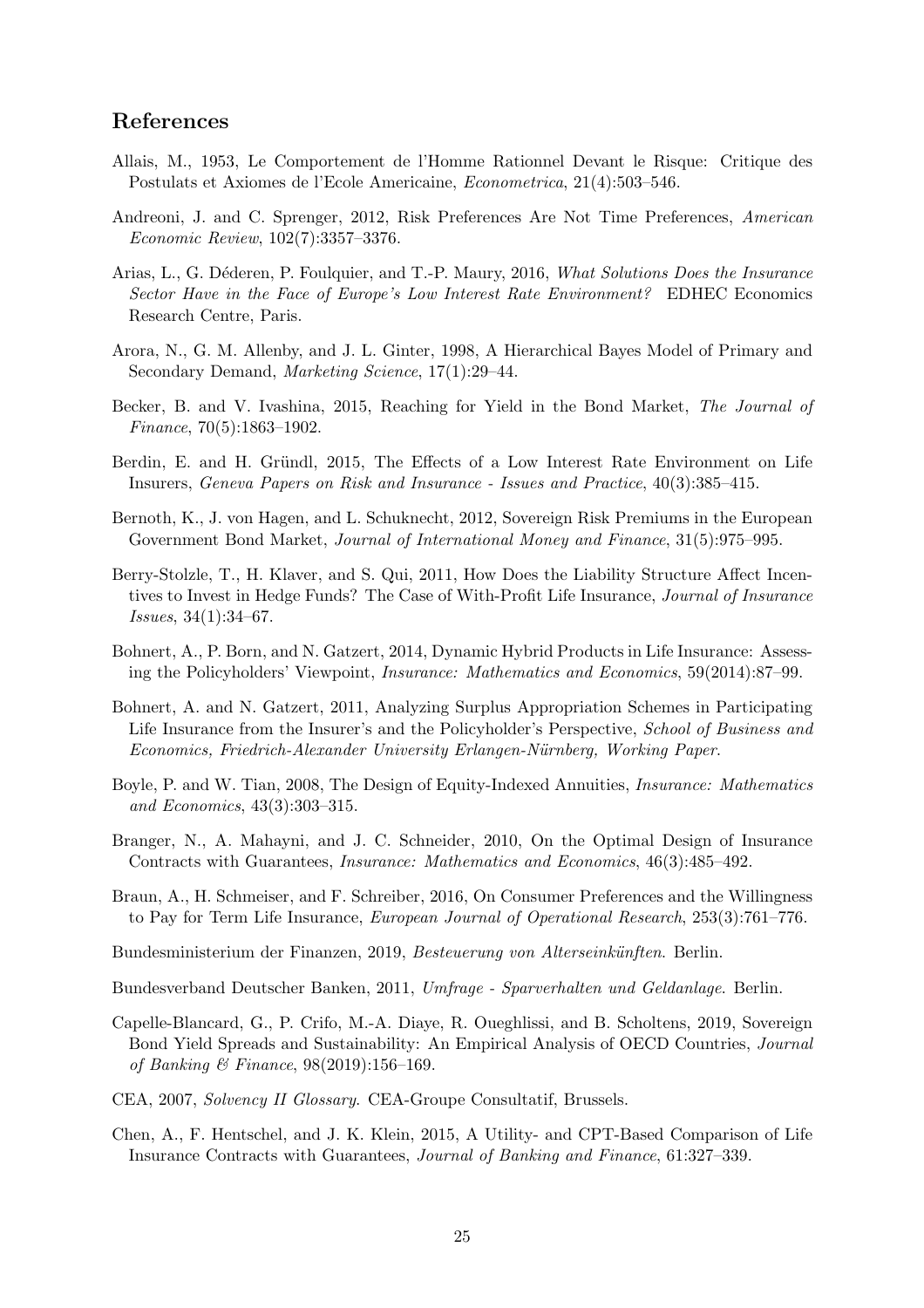- <span id="page-25-8"></span>Chen, A., P. Hieber, and T. Nguyen, 2019, Constrained Non-Concave Utility Maximization: An Application to Life Insurance Contracts with Guarantees, European Journal of Operational Research, 273(3):1119–1135.
- <span id="page-25-0"></span>Consiglio, A., F. Cocco, and S. A. Zenios, 2008, Asset and Liability Modelling for Participating Policies with Guarantees, European Journal of Operational Research, 186(1):380–404.
- <span id="page-25-6"></span>Costa-Font, J. and M. Font-Vilalta, 2004, Preference for National Health Service use and the Demand for Private Health Insurance in Spain, Geneva Papers on Risk and Insurance: Issues and Practice, 29(4):705–718.
- <span id="page-25-5"></span>Cutler, D. M., A. Finkelstein, and K. McGarry, 2008, Preference Heterogeneity and Insurance Markets: Explaining a Puzzle of Insurance, American Economic Review, 98(2):157–162.
- <span id="page-25-12"></span>De Maesschalck, N., 2017, The Insurance Distribution Directive: What Does It Change for Intermediaries and for Others?, In P. Marano and M. Siri, editors, Insurance Regulation in the European Union, chapter 4, pages 59–77. Palgrave Macmillan, Cham, Swirterland.
- <span id="page-25-13"></span>Demary, D. M. and J. Matthes, 2014, Das Aktuelle Niedrigzinsumfeld: Ursachen, Wirkungen und Auswege. Institut der deutschen Wirtschaft, Köln.
- <span id="page-25-4"></span>Deutsche Bundesbank, 2018, Financial Stability Review 2018. Deutsche Bundesbank, Frankfurt am Main, Germany.
- <span id="page-25-3"></span>Devolder, P., 2011, Revised version of: Solvency Rrequirement for a Long-Term Guarantee: Risk Measures Versus Probability of Ruin, European Actuarial Journal, 1(2):199–214.
- <span id="page-25-16"></span>Diecidue, E., U. Schmidt, and P. P. Wakker, 2004, The Utility of Gambling Reconsidered, Journal of Risk and Uncertainty, 29(3):241–259.
- <span id="page-25-9"></span>Dierkes, M., C. Erner, and S. Zeisberger, 2010, Investment Horizon and the Attractiveness of Investment Strategies: A Behavioral Approach, Journal of Banking and Finance, 34(5):1032– 1046.
- <span id="page-25-7"></span>Døskeland, T. M. and H. A. Nordahl, 2008, Optimal Pension Insurance Design, Journal of Banking & Finance, 32(3):382–392.
- <span id="page-25-14"></span>Eckardt, M., J. Dötsch, and S. Okruch, 2018, *Old-Age Provision and Homeownership – Fiscal* Incentives and Other Public Policy Options. Springer International Publishing, Cham.
- <span id="page-25-15"></span>Eling, M. and S. Holder, 2013a, Maximum Technical Interest Rates in Life Insurance in Europe and the United States: An Overview and Comparison, Geneva Papers on Risk and Insurance: Issues and Practice, 38(2):354–375.
- <span id="page-25-10"></span>Eling, M. and S. Holder, 2013b, The Value of Interest Rate Guarantees in Participating Life Insurance Contracts: Status Quo and Alternative Product Design, Insurance: Mathematics and Economics, 53:491–503.
- <span id="page-25-1"></span>Eling, M. and P. Schaper, 2017, Under Pressure: How the Business Environment Affects Productivity and Efficiency of European Life Insurance Companies, European Journal of Operational Research, 258(3):1082–1094.
- <span id="page-25-11"></span>Elsner, D., 2015, The German Life Insurance Reform Act From the Point of View of Consumers.
- <span id="page-25-2"></span>European Central Bank, 2015, Financial Stability Review. November. Frankfurt am Main, Germany.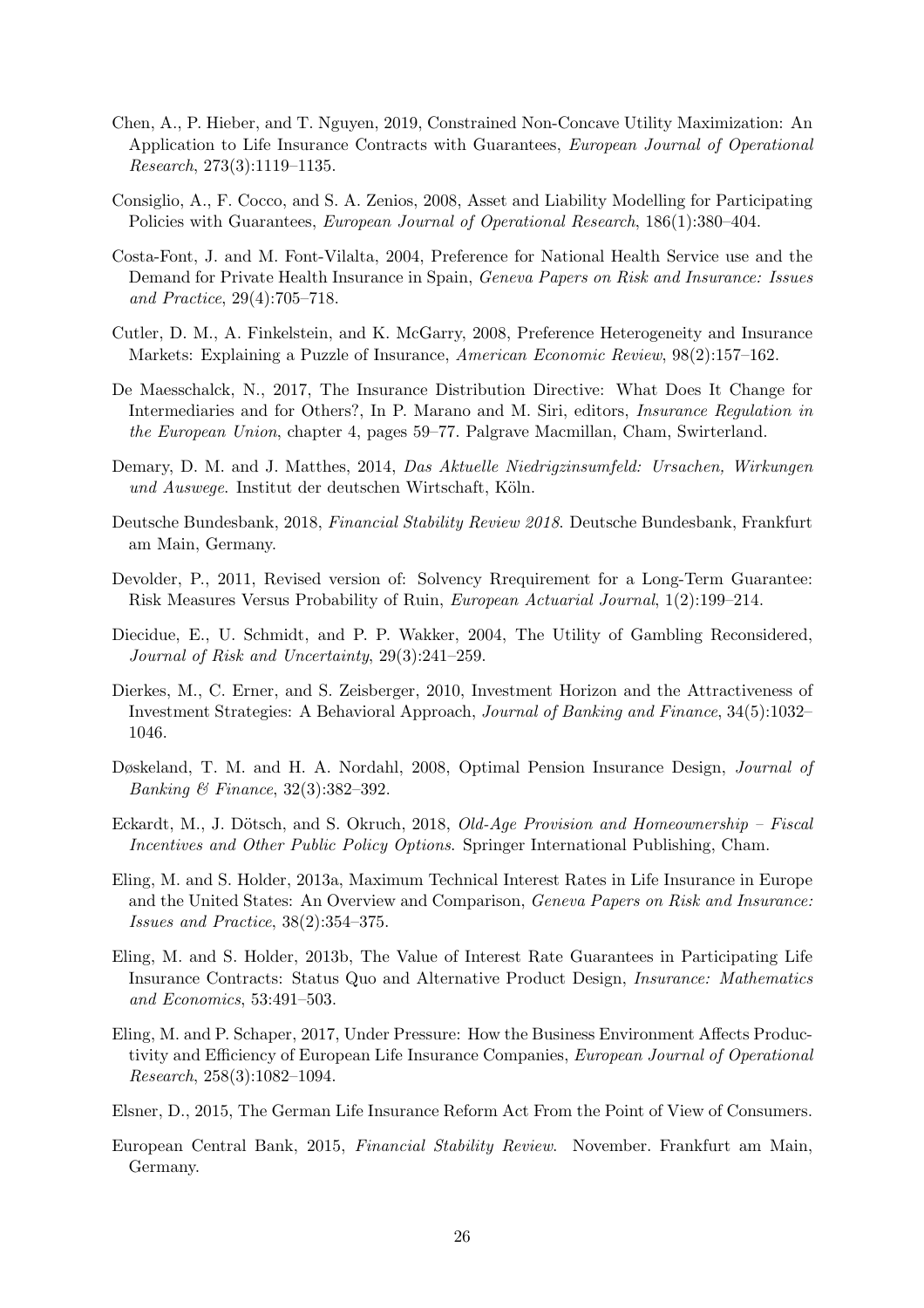- <span id="page-26-13"></span>Favero, C. A., F. Giavazzi, and L. Spaventa, 1997, High Yields: The Spread on German Interest Rates, The Economic Journal, 107(443):956–985.
- <span id="page-26-5"></span>Feldman, R. and J. Schultz, 2004, Consumer Demand for Guaranteed Renewability in Health Insurance, Journal of Consumer Policy, 27:75–97.
- <span id="page-26-6"></span>Fromme, H., 2015, Ende eines Klassikers, Süddeutsche Zeitung.
- <span id="page-26-17"></span>Fuchs, S. and M. Schwaiger, 2006, Disproportionate Samples in Hierarchical Bayes CBC Analysis, In R. Decker and H. J. Lenz, editors, Advances in Data Analysis, chapter 50, pages 441–448. Springer-Verlag, Berlin.
- <span id="page-26-2"></span>Gatzert, N., 2010, The Secondary Market for Life Insurance in the United Kingdom, Germany, and the United States: Comparison and Overview, Risk Management and Insurance Review, 13(2):279–301.
- <span id="page-26-7"></span>Gatzert, N., I. Holzmüller, and H. Schmeiser, 2012, Creating Customer Value in Participating Life Insurance, The Journal of Risk and Insurance, 79(3):645–670.
- <span id="page-26-8"></span>Gatzert, N., C. Huber, and H. Schmeiser, 2011, On the Valuation of Investment Guarantees in Unit-Linked Life Insurance: A Customer Perspective, Geneva Papers on Risk and Insurance: Issues and Practice, 36(1):3–29.
- <span id="page-26-3"></span>Gatzert, N. and H. Schmeiser, 2013, New Life Insurance Financial Products, In G. Dionne, editor, Handbook of Insurance, chapter 36, pages 1061–1095. Springer, New York.
- <span id="page-26-15"></span>German Council of Economic Experts, 2016, Risiken Durch Niedrigzinsen, Chancen Durch Die Kapitalmarktunion, In Zukunftsfähigkeit in den Mittelpunkt, chapter 5. Sachverständigenrat zur Begutachtung der Gesamtwirtschaftlichen Entwicklung, Wiesbaden.
- <span id="page-26-10"></span>Gesamtverband der Deutschen Versicherungswirtschaft, 2004, Die Märkte für Altersvorsorge in Deutschland: Eine Analyse bis 2020. Berlin.
- <span id="page-26-14"></span>Gesamtverband der Deutschen Versicherungswirtschaft, 2014, 5 Fakten zum Höchstrechnungszins.
- <span id="page-26-9"></span>Gesamtverband der Deutschen Versicherungswirtschaft, 2019, Statistical Yearbook of German Insurance 2019. Gesamtverband der Deutschen Versicherungswirtschaft, Berlin.
- <span id="page-26-11"></span>Goddard, M., 2017, The EU General Data Protection Regulation (GDPR): European Regulation that has a Global Impact, International Journal of Market Research, 59(6):703–705.
- <span id="page-26-1"></span>Grosen, A. and P. Jørgensen, 2000, Fair Valuation of Life Insurance Liabilities: The Impact of Interest Rate Guarantees, Surrender Options and Bonus Policies, Insurance: Mathematics and Economics, 26:37–57.
- <span id="page-26-16"></span>Halme, M. and M. Kallio, 2014, Likelihood Estimation of Consumer Preferences in Choice-Based Conjoint Analysis, European Journal of Operational Research, 239(2):556–564.
- <span id="page-26-12"></span>Hieber, P., R. Korn, and M. Scherer, 2015, Analyzing the Effect of Low Interest Rates on the Surplus Participation of Life Insurance Policies with Different Annual Interest Rate Guarantees, European Actuarial Journal, 5(1):11–28.
- <span id="page-26-0"></span>Holsboer, J. H., 2000, The Impact of Low Interest Rates on Insurers, Geneva Papers on Risk and Insurance: Issues and Practice, 25(1):38–58.
- <span id="page-26-4"></span>Huang, H.-C., 2010, Optimal Multiperiod Asset Allocation: Matching Assets to Liabilities in a Discrete Model, *Journal of Risk and Insurance*,  $77(2):451-472$ .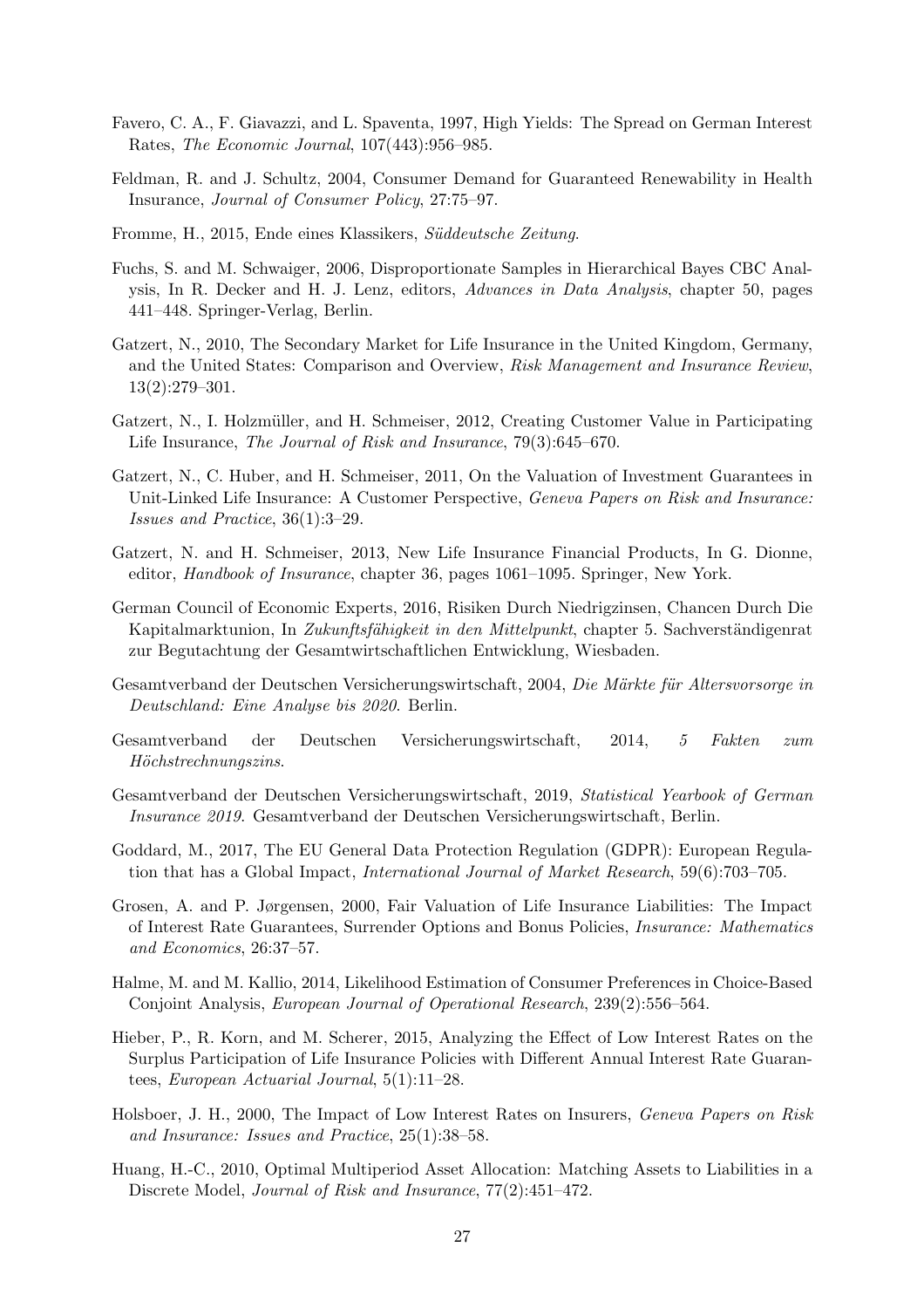- <span id="page-27-9"></span>Huber, J., 1997, What We Have Learning From 20 Years of Conjoint Research: When to Use Self-Explicated, Graded Pairs, Full Profiles, or Choice Experiments, Sawtooth Software Conference Proceddings, pages 243–256.
- <span id="page-27-17"></span>INSA, 2018, Bei der Altersvorsorge; Deutsche setzen auf Sicherheit.
- <span id="page-27-6"></span>Kablau, A. and M. Wedow, 2012, Gauging the Impact of a Low Interest Rate Environment on German Life Insurers, Applied Economics Quarterly, 58(4):279–298.
- <span id="page-27-5"></span>Kling, A., A. Richter, and J. Ruß, 2007, The Interaction of Guarantees, Surplus Distribution, and Asset Allocation in With-Profit Life Insurance Policies, Insurance: Mathematics and Economics, 40(1):164–178.
- <span id="page-27-11"></span>Koivu, M., T. Pennanen, and A. Ranne, 2005, Modeling Assets and Liabilities of a Finnish Pension Insurance Company: A VEqC Approach, Scandinavian Actuarial Journal, 2005(1):46–76.
- <span id="page-27-7"></span>Krieger, F., 2016, Komplizierte neue Welt; Neuartige Lebensversicherungen Versprechen Mehr Rendite, Sind aber Teuer und Intransparent.
- <span id="page-27-12"></span>Lenk, P. J., W. S. Desarbo, P. E. Green, and M. R. Young, 1996, Hierarchical Bayes Conjoint Analysis: Recovery of Partworth Heterogeneity from Reduced Experimental Designs, Marketing Science, 15(2):173–191.
- <span id="page-27-0"></span>Li, D., F. Moshirian, P. Nguyen, and T. Wee, 2007, The Demand for Life Insurance in OECD Countries, Journal of Risk & Insurance,  $74(3):637-652$ .
- <span id="page-27-3"></span>Maurer, R., R. Rogalla, and I. Siegelin, 2013, Participating Payout Life Annuities: Lessons From Germany, ASTIN Bulletin, 43(2):159–187.
- <span id="page-27-13"></span>McFadden, D., 1974, The Measurement of Urban Travel Demand, Journal of Public Economics, 3(4):303–328.
- <span id="page-27-14"></span>McFadden, D., 1986, The Choice Theory Approach to Market Research, Marketing Science, 5(4):275–297.
- <span id="page-27-8"></span>Mirza, C. and J. Wagner, 2018, Policy Characteristics and Stakeholder Returns in Participating Life Insurance: Which Contracts Can Lead to a Win-Win?, European Actuarial Journal, 8(2):291–320.
- <span id="page-27-4"></span>Möhlmann, A., 2017, Interest rate risk of life insurers – evidence from accounting data, *Deutsche* Bundesbank Discussion Paper, (10).
- <span id="page-27-15"></span>National Bureau of Economic Research, 2007, Discrete Choice Models. Massachusetts.
- <span id="page-27-2"></span>Niedrig, T., 2015, Optimal Asset Allocation for Interconnected Life Insurers in the Low Interest Rate Environment under Solvency Regulation, Journal of Insurance Issues, 38(1):31–71.
- <span id="page-27-10"></span>Orme, B. K., 2009, Getting Started With Conjoint Analysis: Strategies for Product Design and Pricing Research.
- <span id="page-27-1"></span>Pablo, A., S. Sebastian, and Y. Juan, 2011, The Economic Impact of Protracted Low Interest Rates on Pension Funds and Insurance Companies, OECD Journal: Financial Market Trends,  $2011(1):237-257.$
- <span id="page-27-16"></span>Polyakova, M., 2016, Risk Selection and Heterogeneous Preferences in Health Insurance Markets with a Public Option, *Journal of Health Economics*, 49:153-168.